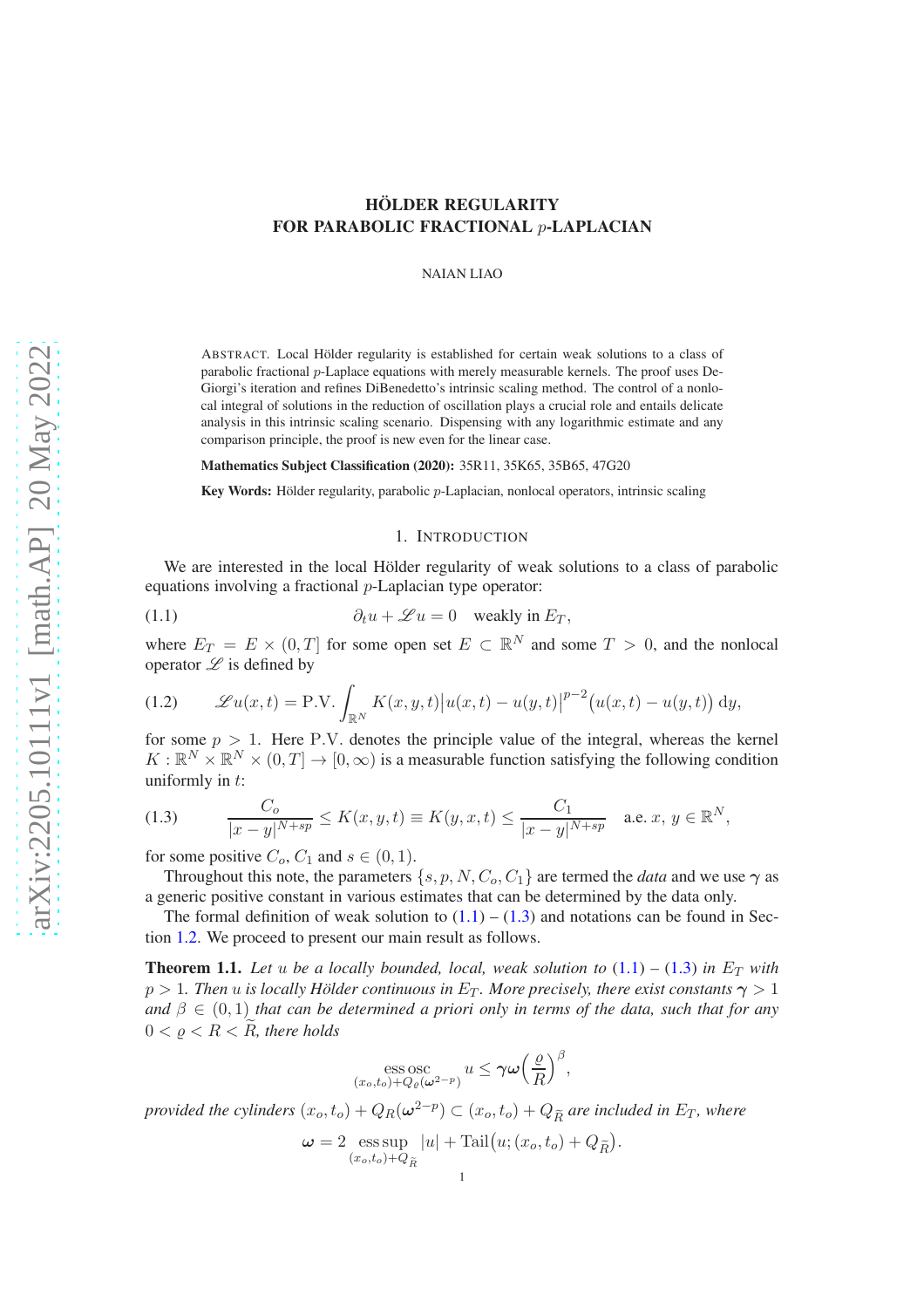Remark 1.1. Theorem [1.1](#page-0-2) has been formulated independent of any initial/boundary data. While local, the oscillation estimate bears global information via the *tail* of u; see [\(1.9\)](#page-3-0). In particular, a solution is allowed to grow at infinity. Whereas if  $u$  is globally bounded in  $\mathbb{R}^N \times (0,T)$ , then  $\omega$  can be taken as the global bound. This occurs if, for instance, proper initial/boundary data are prescribed, cf.  $[4, 6]$  $[4, 6]$  $[4, 6]$ . In addition, if u is globally bounded in  $\mathbb{R}^N \times (-\infty, T)$ , then u is, a fortiori, a constant by the oscillation estimate.

Remark 1.2. Theorem [1.1](#page-0-2) continues to hold for more general structures. For instance, one can consider the kernel satisfying

$$
\frac{C_o\chi_{\{|x-y|\leq 1\}}}{|x-y|^{N+sp}}\leq K(x,y,t)\equiv K(y,x,t)\leq \frac{C_1}{|x-y|^{N+sp}}\quad\text{a.e. }x,\,y\in\mathbb{R}^N.
$$

Also, proper lower order terms can be considered, cf. [\[8\]](#page-24-2). However, we will concentrate on the actual novelty and leave possible generalizations to the motivated reader.

1.1. Novelty and Significance. The nonlocal elliptic operator  $\mathscr L$  as in [\(1.2\)](#page-0-3) with a kernel like [\(1.3\)](#page-0-1), especially when  $p = 2$ , has been a classical topic in Probability, Potential theory, Harmonic Analysis, etc. In addition, nonlocal partial differential equations arise from continuum mechanics and phase transition, from population dynamics, and from optimal control and game theory. We refer to [\[5,](#page-24-3) [14\]](#page-25-0) for a source of motivations and applications.

Local regularity for the nonlocal elliptic operator with merely measurable kernels is well studied, cf.  $[8, 12, 13, 17, 22]$  $[8, 12, 13, 17, 22]$  $[8, 12, 13, 17, 22]$  $[8, 12, 13, 17, 22]$  $[8, 12, 13, 17, 22]$  $[8, 12, 13, 17, 22]$  $[8, 12, 13, 17, 22]$  $[8, 12, 13, 17, 22]$  – just to mention a few. In  $[12, 13]$  $[12, 13]$ , localization techniques are developed in order to establish Hölder regularity and Harnack's inequality for the elliptic operator. A logarithmic estimate plays a key role in [\[12,](#page-25-1) [13\]](#page-25-2). Whereas [\[8\]](#page-24-2) further improves these results to functions in certain DeGiorgi classes and the logarithmic estimate is dispensed with.

The parabolic nonlocal problem  $(1.1)$  has witnessed a growing interest recently; see [\[2,](#page-24-4) [3,](#page-24-5) [4,](#page-24-0) [6,](#page-24-1) [15,](#page-25-5) [16,](#page-25-6) [18,](#page-25-7) [19,](#page-25-8) [21,](#page-25-9) [23,](#page-25-10) [24,](#page-25-11) [26,](#page-25-12) [27\]](#page-25-13) – just to mention a few. Coming to the local regularity, while the case  $p = 2$  has been subject to extensive studies, the case  $p \neq 2$  is largely open. Local regularity of supersolutions is studied in [\[2,](#page-24-4) [3\]](#page-24-5). Some local boundedness estimates are reported in  $[15, 23]$  $[15, 23]$ . Meanwhile, it is tried in  $[15]$  to adapt techniques of  $[12]$  and to show Hölder regularity for [\(1.1\)](#page-0-0) with  $p > 2$ . However, we are unable to verify (5.23), which is based on a logarithmic estimate. When the kernel  $K(x, y, t)$  is exactly  $2|x - y|^{-N - sp}$  for  $p \geq 2$ , explicit Hölder exponents are obtained in [\[4\]](#page-24-0).

Our contribution lies in establishing Hölder regularity for the parabolic fractional  $p$ -Laplace type equation with merely measurable kernels for all  $p > 1$ . The approach is structural, in the sense that we dispense with any kind of comparison principle. More generally, we find that the Hölder regularity is in fact encoded in a family of energy estimates in Corollary [2.1](#page-6-0) and tools like logarithmic estimates or exponential change of variables play no role in our arguments.<sup>[1](#page-1-0)</sup> As such, the arguments are new even for  $p = 2$  and they hold the promise of a wider applicability, for instance, in Calculus of Variations.

Unlike the elliptic operator or the parabolic operator with  $p = 2$ , the local behavior of a solution to the parabolic  $p$ -Laplacian is markedly different: it has to be read in its own *intrinsic geometry*. This is the guiding idea in the local operator theory, cf. [\[7,](#page-24-6) [9,](#page-24-7) [10,](#page-24-8) [11,](#page-25-14) [25\]](#page-25-15). In terms of oscillation estimates, this idea leads to the construction of geometric sequences  ${R_i}$  and  ${\omega_i}$  connected by the intrinsic relation

<span id="page-1-1"></span>(1.4) 
$$
\underset{Q_{R_i}(\omega_i^{2-p})}{\text{ess osc}} u \leq \omega_i.
$$

<span id="page-1-0"></span><sup>&</sup>lt;sup>1</sup>After completion of the paper, we noticed a similar result in the recent preprint  $[1]$ , via exponential change of variables.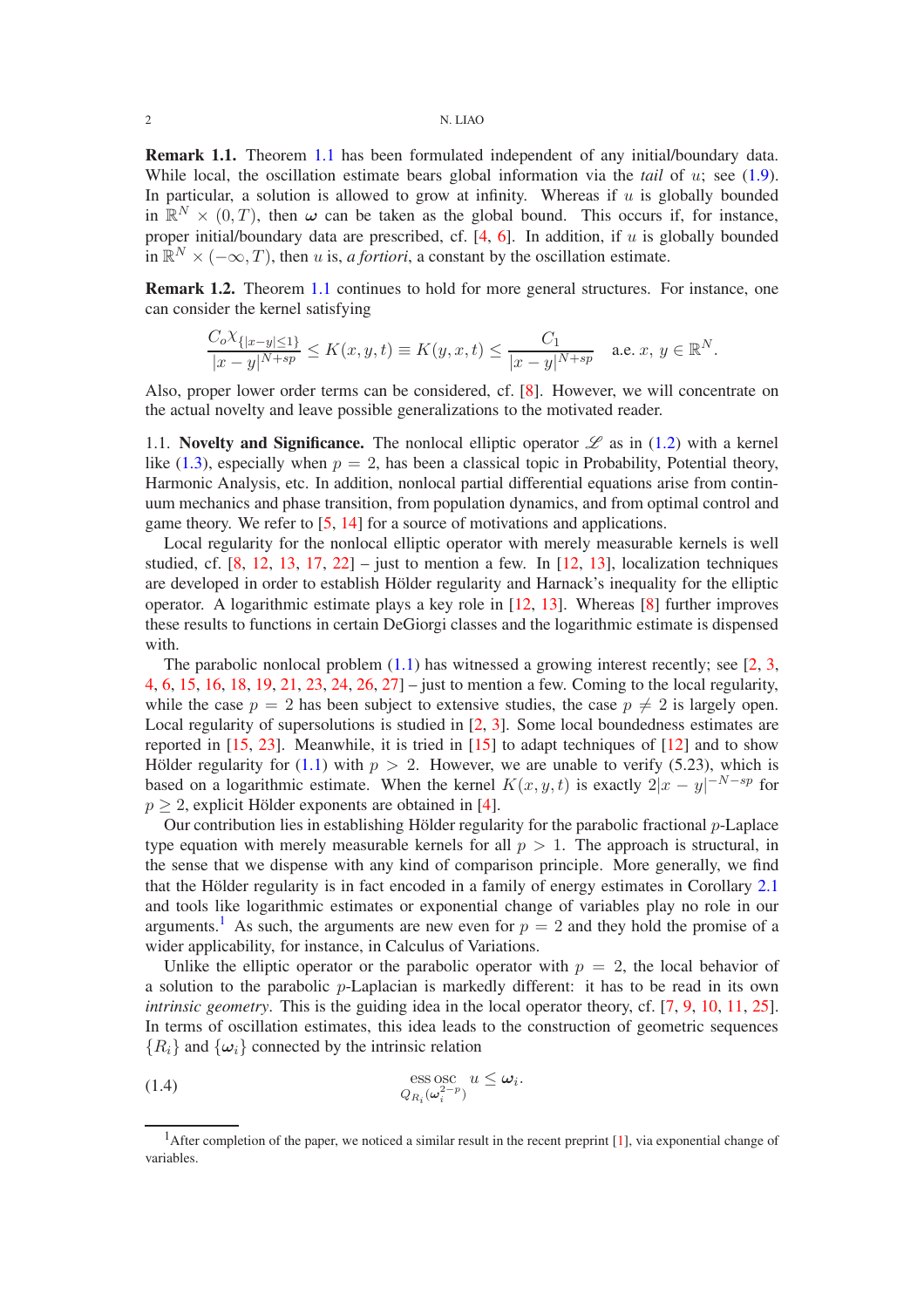The nonlocal theory developed here is no exception. However, the nonlocal character of  $(1.1)$ needs to be carefully handled in this intrinsic scaling scenario. A new component brought by the nonlocality of the operator is a proper control of the so-called *tail* – a nonlocal integral of the solution (see  $(1.9)$ ). Precisely, we have

(1.5) 
$$
\operatorname{Tail}\left(\left(u-\boldsymbol{\mu}_i^{\pm}\right)_{\pm};Q_{R_i}(\boldsymbol{\omega}_i^{2-p})\right)\leq \boldsymbol{\gamma}\boldsymbol{\omega}_i,
$$

where  $\mu_i^\pm$  denotes the supremum/infimum of u over  $Q_{R_i}(\omega_i^{2-p})$  $i^{2-p}$ ). In other words, the nonlocal tail is controlled by the local oscillation, if the intrinsic relation [\(1.4\)](#page-1-1) is verified. The tail estimate [\(1.5\)](#page-2-1) in turn allows us to reduce the oscillation in the next step, and so on. This induction procedure can be illustrated by

<span id="page-2-1"></span>
$$
(1.4)^{i+1}_{i} \leftrightharpoons (1.5)_{i}.
$$

The local regularity theory for the nonlocal parabolic problem [\(1.1\)](#page-0-0) with  $p \neq 2$  is still at its inception. We believe the techniques developed in this note are flexible enough and provide a handy toolkit that can be used to fruitfully attack more general nonlocal parabolic equations.

# <span id="page-2-0"></span>1.2. Definitions and Notations.

1.2.1. *Function Spaces.* For  $p > 1$  and  $s \in (0, 1)$ , we introduce the fractional Sobolev space  $W^{s,p}(\mathbb{R}^N)$  by

$$
W^{s,p}(\mathbb{R}^N):=\bigg\{v\in L^p(\mathbb{R}^N):\int_{\mathbb{R}^N}\int_{\mathbb{R}^N}\frac{|v(x)-v(y)|^p}{|x-y|^{N+sp}}\,\mathrm{d}x\mathrm{d}y<\infty\bigg\},
$$

which is endowed with the norm

$$
||v||_{W^{s,p}(\mathbb{R}^N)} := \bigg( \int_{\mathbb{R}^N} |v|^p \, dx \bigg)^{\frac{1}{p}} + \bigg( \int_{\mathbb{R}^N} \int_{\mathbb{R}^N} \frac{|v(x) - v(y)|^p}{|x - y|^{N + sp}} \, dxdy \bigg)^{\frac{1}{p}}.
$$

Similarly, the fractional Sobolev space  $W^{s,p}(E)$  for a domain  $E \subset \mathbb{R}^N$  can be defined. Moreover, we denote

$$
W^{s,p}_o(E):=\bigg\{v\in W^{s,p}(\mathbb{R}^N):\,v=0\,\text{ a.e. in }\mathbb{R}^N\setminus E\bigg\}.
$$

These spaces admit imbedding into proper Lebesgue spaces; we collect some in Appendix [A.](#page-20-0)

1.2.2. *Notion of Weak Solution.* A function

<span id="page-2-4"></span>
$$
u \in C_{\text{loc}}(0,T; L^2_{\text{loc}}(E)) \cap L^p_{\text{loc}}(0,T; W^{s,p}_{\text{loc}}(E))
$$

is a local, weak sub(super)-solution to  $(1.1) - (1.3)$  $(1.1) - (1.3)$ , if for every compact set  $K \subset E$  and every sub-interval  $[t_1, t_2] \subset (0, T]$ , we have

(1.6) 
$$
\underset{t_1 < t < t_2}{\text{ess sup}} \int_{\mathbb{R}^N} \frac{|u(x, t)|^{p-1}}{1 + |x|^{N+sp}} \, \mathrm{d}x < \infty
$$

and

<span id="page-2-3"></span>
$$
(1.7) \qquad \int_{\mathcal{K}} u\varphi \,dx \Big|_{t_1}^{t_2} - \int_{t_1}^{t_2} \int_{\mathcal{K}} u\partial_t\varphi \,dxdt + \int_{t_1}^{t_2} \mathcal{E}\big(u(\cdot,t),\varphi(\cdot,t)\big) \,dt \leq (\geq)0
$$

where

$$
\mathscr{E} := \int_{\mathbb{R}^N} \int_{\mathbb{R}^N} K(x, y, t) \left| u(x, t) - u(y, t) \right|^{p-2} \left( u(x, t) - u(y, t) \right) \left( \varphi(x, t) - \varphi(y, t) \right) dy dx
$$

for all non-negative testing functions

<span id="page-2-2"></span>(1.8) 
$$
\varphi \in W^{1,2}_{loc}(0,T;L^2(\mathcal{K})) \cap L^p_{loc}(0,T;W^{s,p}_o(\mathcal{K})).
$$

A function u that is both a local weak sub-solution and a local weak super-solution to  $(1.1)$  $- (1.3)$  $- (1.3)$  is a local weak solution.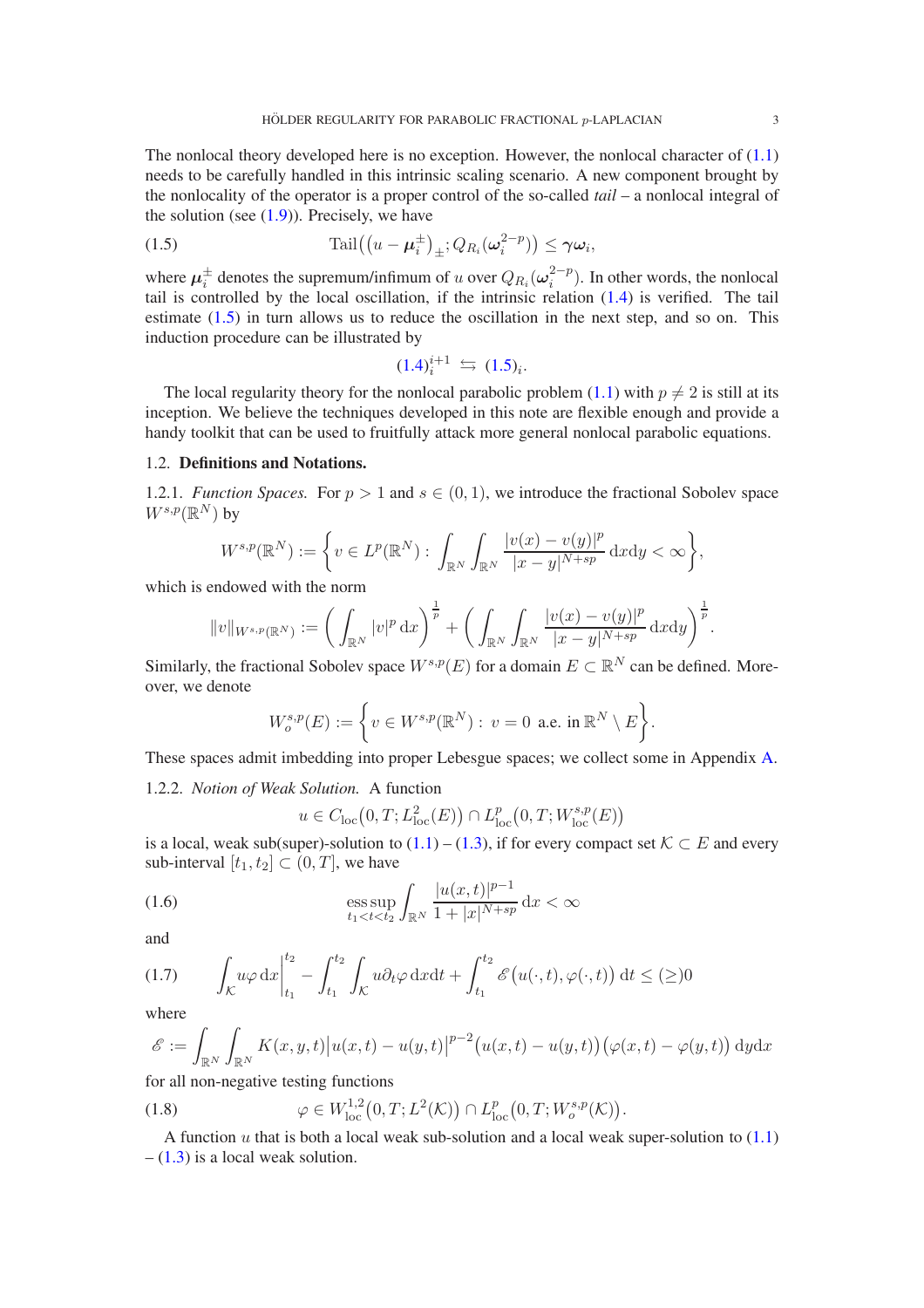**Remark 1.3.** As we are developing a local theory, the function space in  $(1.8)$  can be taken smaller. Namely, the notion of  $W_0^{s,p}(\mathcal{K})$  can be replaced by functions  $\varphi(\cdot,t) \in W^{s,p}(\mathbb{R}^N)$ with a compact support in  $K$  for a.e. t.

**Remark 1.4.** To ensure the convergence of the global integral in  $(1.7)$ , it suffices to weaken the  $L^{\infty}$  norm appearing in the condition [\(1.6\)](#page-2-4) by the  $L^1$  norm. However, in deriving the energy estimate of Proposition [2.1,](#page-3-1) the condition [\(1.6\)](#page-2-4) is needed already.

1.2.3. *Some Notations*. Throughout this note, we will use  $K_{\rho}(x_o)$  to denote the ball of radius  $\varrho$  and center  $x_o$  in  $\mathbb{R}^N$ , and the symbols

$$
\begin{cases}\n(x_o, t_o) + Q_\varrho(\theta) := K_\varrho(x_o) \times (t_o - \theta \varrho^{sp}, t_o), \\
(x_o, t_o) + Q(R, S) := K_R(x_o) \times (t_o - S, t_o),\n\end{cases}
$$

to denote (backward) cylinders with the indicated positive parameters. When the context is unambiguous, we will omit the vertex  $(x_o, t_o)$  from the symbols for simplicity. When  $\theta = 1$ , it is also omitted.

A nonlocal integral of  $u$  – termed the *tail* of  $u$  – inevitably appears in the theory, which we define as

<span id="page-3-0"></span>
$$
(1.9) \quad \text{Tail}(u; Q(R, S)) := \underset{t_o-S
$$

For any  $Q(R, S) \subset E_T$ , the finiteness of this tail is guaranteed by [\(1.6\)](#page-2-4).

# 2. ENERGY ESTIMATES

This section is devoted to energy estimates satisfied by local weak sub(super)-solutions to  $(1.1) - (1.3)$  $(1.1) - (1.3)$  $(1.1) - (1.3)$ . We first introduce, for any  $k \in \mathbb{R}$ , the truncated functions

$$
(u-k)_{+} = \max\{u-k,0\},
$$
  $(u-k)_{-} = \max\{-(u-k),0\}.$ 

In what follows, when we state *"u is a sub(super)-solution*..." and use " $\pm$ " or " $\mp$ " in what follows, we mean the sub-solution corresponds to the upper sign and the super-solution corresponds to the lower sign in the statement.

<span id="page-3-1"></span>**Proposition 2.1.** Let u be a local weak sub(super)-solution to  $(1.1) - (1.3)$  $(1.1) - (1.3)$  $(1.1) - (1.3)$  in  $E_T$ . There exists *a constant*  $\gamma(C_o, C_1, p) > 0$ *, such that for all cylinders*  $Q(R, S) \subset E_T$ *, every*  $k \in \mathbb{R}$ *, and every non-negative, piecewise smooth cutoff function*  $\zeta(\cdot,t)$  *compactly supported in*  $K_R$  *for all*  $t \in (t_o - S, t_o)$ *, there holds* 

$$
\int_{t_o-S}^{t_o} \int_{K_R} \int_{K_R} \min \left\{ \zeta^p(x,t), \zeta^p(y,t) \right\} \frac{|w_{\pm}(x,t) - w_{\pm}(y,t)|^p}{|x - y|^{N+sp}} dx dy dt \n+ \iint_{Q(R,S)} \zeta^p w_{\pm}(x,t) dx dt \left( \int_{K_R} \frac{w_{\mp}^{p-1}(y,t)}{|x - y|^{N+sp}} dy \right) + \int_{K_R} \zeta^p w_{\pm}^2(x,t) dx \Big|_{t_o-S}^{t_o} \n\leq \gamma \int_{t_o-S}^{t_o} \int_{K_R} \int_{K_R} \max \left\{ w_{\pm}^p(x,t), w_{\pm}^p(y,t) \right\} \frac{|\zeta(x,t) - \zeta(y,t)|^p}{|x - y|^{N+sp}} dx dy dt \n+ \gamma \iint_{Q(R,S)} \zeta^p w_{\pm}(x,t) dx dt \left( \underset{x \in \text{supp} \zeta(\cdot,t)}{\text{ess sup}} \int_{\mathbb{R}^N \setminus K_R} \frac{w_{\pm}^{p-1}(y,t)}{|x - y|^{N+sp}} dy \right) \n+ \iint_{Q(R,S)} |\partial_t \zeta^p| w_{\pm}^2(x,t) dx dt.
$$

*Here, we have denoted*  $w = u - k$  *for simplicity.*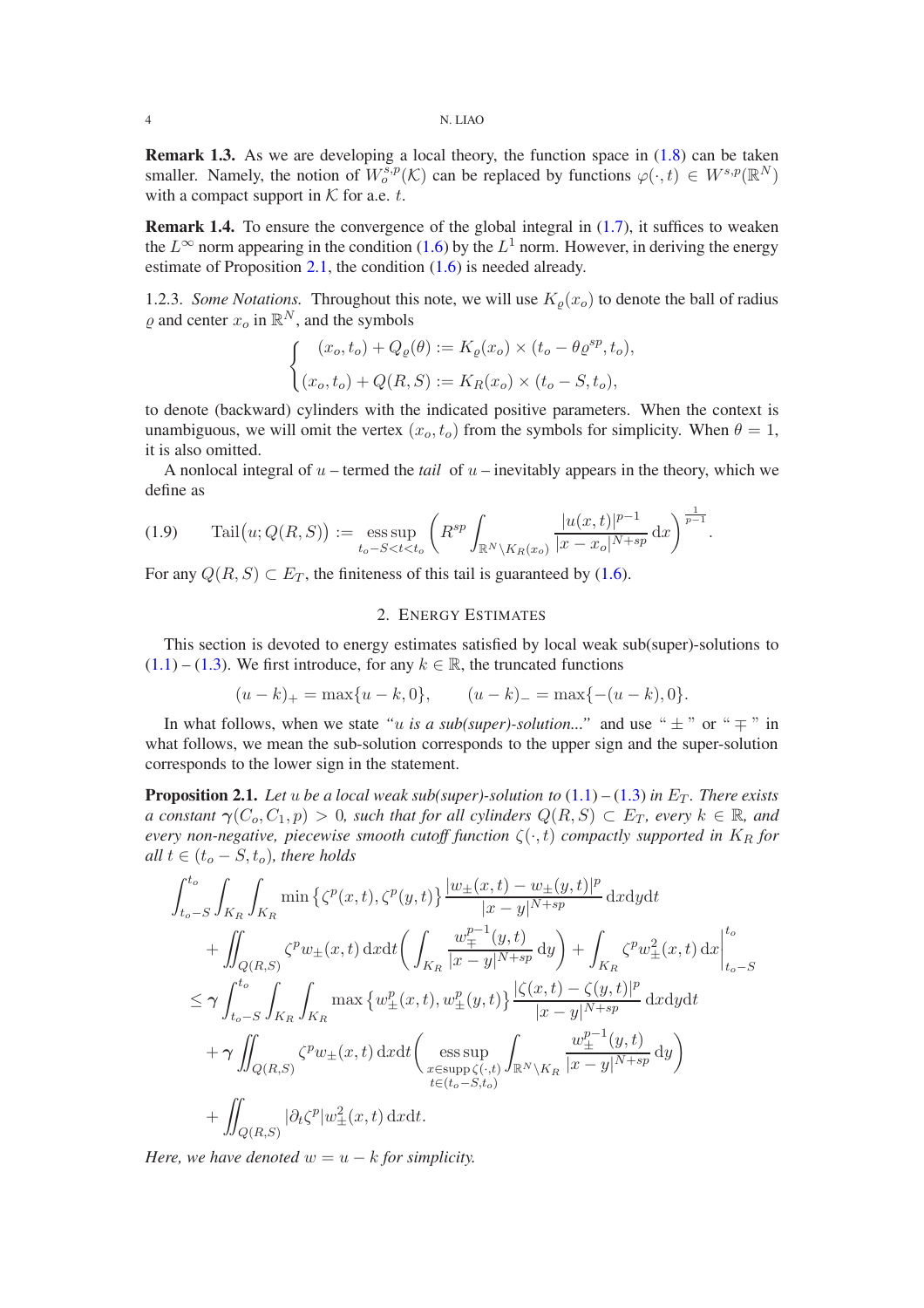*Proof.* We will only deal with the case of sub-solution as the other case is similar. Using  $\varphi = w_+ \zeta^p$  as a testing function in the weak formulation modulo a proper time mollification (cf. Appendix [B\)](#page-22-0), the last terms on the right/left-hand side of the energy estimate are rather standard. We only treat the integral resulting from the fractional diffusion part, which, due to the support of  $\zeta$  and symmetry of the integrand, can be split into two parts, that is,

$$
\int_{t_o-S}^{t_o} \int_{\mathbb{R}^N} \int_{\mathbb{R}^N} |u(x,t) - u(y,t)|^{p-2} (u(x,t) - u(y,t)) (\varphi(x,t) - \varphi(y,t)) d\mu
$$
  
= 
$$
\int_{t_o-S}^{t_o} \int_{K_R} \int_{K_R} |u(x,t) - u(y,t)|^{p-2} (u(x,t) - u(y,t)) (\varphi(x,t) - \varphi(y,t)) d\mu
$$
  
+ 
$$
2 \int_{t_o-S}^{t_o} \int_{K_R} \int_{\mathbb{R}^N \setminus K_R} |u(x,t) - u(y,t)|^{p-2} (u(x,t) - u(y,t)) \varphi(x,t) d\mu
$$
  
=:  $I_1 + I_2$ ,

where we have used  $d\mu = K(x, y, t)dydxdt$  for simplicity.

Let us manipulate the first integral, which is the leading term. To this end, we denote  $A_k = \{u(\cdot,t) > k\} \cap K_R$  for fixed  $t \in (t_o - S, t_o)$ . Observe that if  $x \in A_k$  while  $y \in K_R \backslash A_k$ , one obtains

<span id="page-4-3"></span>(2.1)  
\n
$$
\begin{aligned}\n\left|u(x,t) - u(y,t)\right|^{p-2} \left(u(x,t) - u(y,t)\right) \left(\varphi(x,t) - \varphi(y,t)\right) \\
&= \left(w_+(x,t) + w_-(y,t)\right)^{p-1} w_+(x,t) \zeta^p(x,t) \\
&\ge c(p) w_+^p(x,t) \zeta^p(x,t) + c(p) w_-^{p-1}(y,t) w_+(x,t) \zeta^p(x,t),\n\end{aligned}
$$

for some proper  $c = c(p)$ . Whereas if  $x, y \in A_k$ , we claim that

<span id="page-4-2"></span>(2.2)  
\n
$$
\begin{aligned}\n|u(x,t) - u(y,t)|^{p-2} \big( u(x,t) - u(y,t) \big) \big( \varphi(x,t) - \varphi(y,t) \big) \\
&\geq \frac{1}{2} |w_+(x,t) - w_+(y,t)|^p \max \left\{ \zeta^p(x,t), \zeta^p(y,t) \right\} \\
&\quad - \gamma(p) \max \left\{ w_+^p(x,t), w_+^p(y,t) \right\} \big| \zeta(x,t) - \zeta(y,t) \big|^p.\n\end{aligned}
$$

<span id="page-4-0"></span>To prove the claim, we may assume that  $u(x, t) \ge u(y, t)$  due to symmetry and write

(2.3) 
$$
\begin{aligned} \left|u(x,t)-u(y,t)\right|^{p-2} \left(u(x,t)-u(y,t)\right) \left(\varphi(x,t)-\varphi(y,t)\right) \\ &= \left(w_+(x,t)-w_+(y,t)\right)^{p-1} \left(w_+(x,t)\zeta^p(x,t)-w_+(y,t)\zeta^p(y,t)\right). \end{aligned}
$$

If  $\zeta(x, t) \ge \zeta(y, t)$ , the above display [\(2.3\)](#page-4-0) is estimated below by

$$
\big(w_+(x,t)-w_+(y,t)\big)^p\zeta^p(x,t),
$$

and hence the claim follows. If, instead  $\zeta(x, t) < \zeta(y, t)$ , then [\(2.3\)](#page-4-0) can be written as

$$
(w_{+}(x,t)-w_{+}(y,t))^{p}\zeta^{p}(y,t)-\big(w_{+}(x,t)-w_{+}(y,t)\big)^{p-1}w_{+}(x,t)\big(\zeta^{p}(y,t)-\zeta^{p}(x,t)\big).
$$

To proceed, we need an elementary inequality:

(2.4) 
$$
a^p - b^p \le \varepsilon a^p + \frac{p^p}{\varepsilon^{p-1}} (a-b)^p \quad \text{for } a \ge b \ge 0, \ \varepsilon > 0.
$$

This simply follows from the mean value theorem and Young's inequality:

<span id="page-4-1"></span>
$$
a^p - b^p \le pa^{p-1}(a-b) \le \varepsilon a^p + \frac{p^p}{\varepsilon^{p-1}}(a-b)^p.
$$

We may apply [\(2.4\)](#page-4-1) with  $a = \zeta(y, t)$ ,  $b = \zeta(x, t)$  and

$$
\varepsilon = (w_+(x,t) - w_+(y,t))/2w_+(x,t)
$$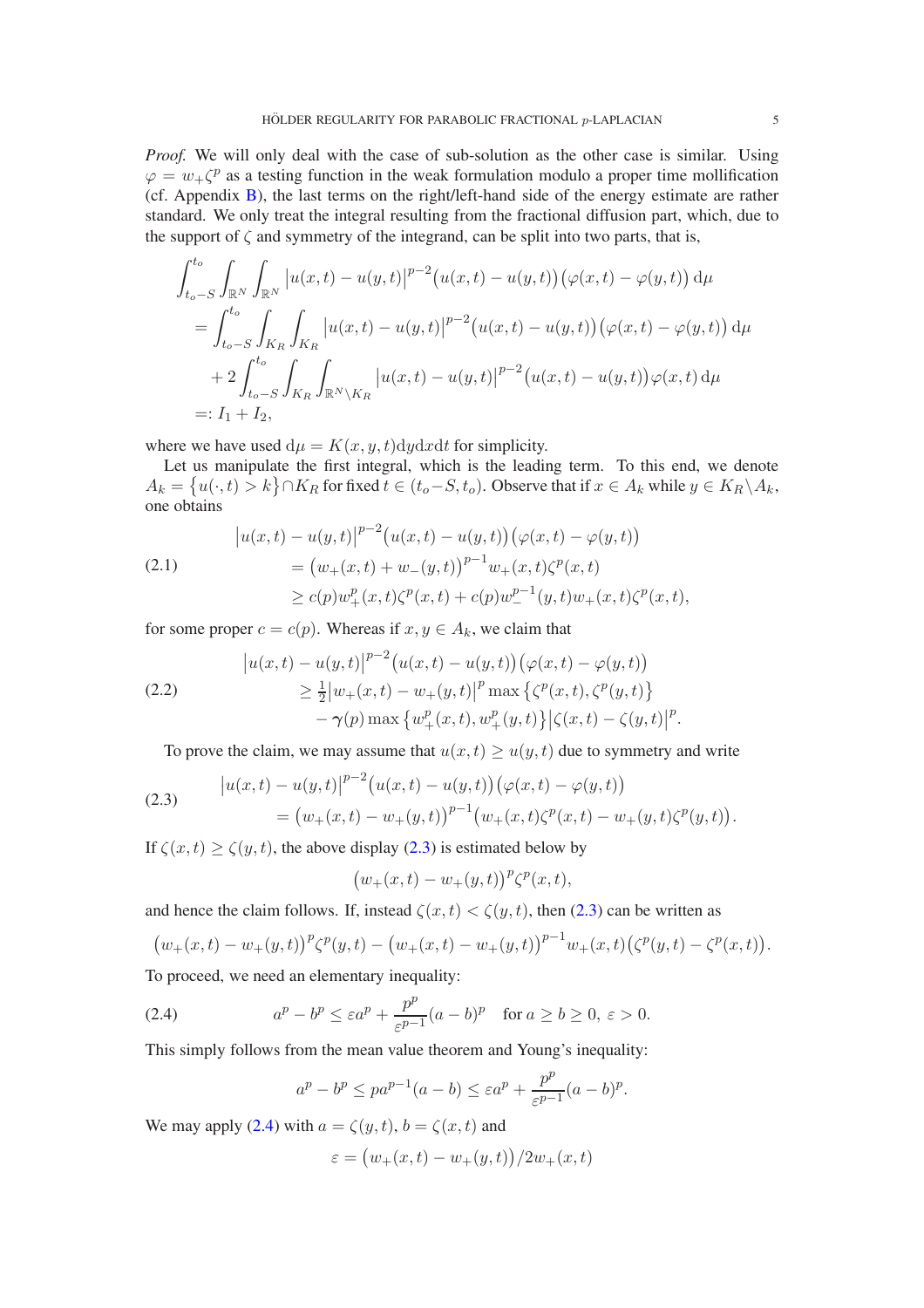to obtain

$$
(w_{+}(x,t)-w_{+}(y,t))^{p-1}w_{+}(x,t)(\zeta^{p}(y,t)-\zeta^{p}(x,t))\leq \frac{1}{2}(w_{+}(x,t)-w_{+}(y,t))^{p}\zeta^{p}(y,t)+\gamma(p)w_{+}^{p}(x,t)(\zeta(y,t)-\zeta(x,t))^{p}.
$$

Combining the last two estimates in [\(2.3\)](#page-4-0), we obtain [\(2.2\)](#page-4-2) in the case  $\zeta(x, t) < \zeta(y, t)$  also.

Employing [\(2.1\)](#page-4-3) and [\(2.2\)](#page-4-2) and properly adjusting c if necessary, the first integral  $I_1$  is estimated by

$$
I_{1} \geq c \int_{t_{o}-S}^{t_{o}} \int_{A_{k}} \int_{A_{k}} |w_{+}(x,t) - w_{+}(y,t)|^{p} \max \left\{ \zeta^{p}(x,t), \zeta^{p}(y,t) \right\} d\mu
$$
  
+ 
$$
2c \int_{t_{o}-S}^{t_{o}} \int_{A_{k}} \int_{K_{R} \setminus A_{k}} |w_{+}(x,t) - w_{+}(y,t)|^{p} \zeta^{p}(x,t) d\mu
$$
  
+ 
$$
2c \int_{t_{o}-S}^{t_{o}} \int_{A_{k}} \int_{K_{R} \setminus A_{k}} w_{-}^{p-1}(y,t) w_{+}(x,t) \zeta^{p}(x,t) d\mu
$$
  
- 
$$
\gamma(p) \int_{t_{o}-S}^{t_{o}} \int_{K_{R}} \int_{K_{R}} \max \left\{ w_{+}^{p}(x,t), w_{+}^{p}(y,t) \right\} \left| \zeta(x,t) - \zeta(y,t) \right|^{p} d\mu
$$
  

$$
\geq c \int_{t_{o}-S}^{t_{o}} \int_{K_{R}} \int_{K_{R}} |w_{+}(x,t) - w_{+}(y,t)|^{p} \min \left\{ \zeta^{p}(x,t), \zeta^{p}(y,t) \right\} d\mu
$$
  
+ 
$$
c \int_{t_{o}-S}^{t_{o}} \int_{K_{R}} \int_{K_{R}} w_{-}^{p-1}(y,t) w_{+}(x,t) \zeta^{p}(x,t) d\mu
$$
  
- 
$$
\gamma(p) \int_{t_{o}-S}^{t_{o}} \int_{K_{R}} \int_{K_{R}} \max \left\{ w_{+}^{p}(x,t), w_{+}^{p}(y,t) \right\} \left| \zeta(x,t) - \zeta(y,t) \right|^{p} d\mu.
$$

Now let us treat the second integral  $I_2$ , which yields the only nonlocal integral in the energy estimate. Indeed, we first estimate

$$
-|u(x,t) - u(y,t)|^{p-2} (u(x,t) - u(y,t)) (u(x,t) - k)_{+}
$$
  
\n
$$
\leq (u(y,t) - u(x,t))_{+}^{p-1} (u(x,t) - k)_{+}
$$
  
\n
$$
\leq (u(y,t) - k)_{+}^{p-1} (u(x,t) - k)_{+}.
$$

As a result, we may estimate by the condition  $(1.3)$  on the kernel  $K$ ,

$$
-I_2 \le 2 \int_{t_o-S}^{t_o} \int_{K_R} \int_{\mathbb{R}^N \backslash K_R} w_+^{p-1}(y,t) w_+(x,t) \zeta^p(x,t) d\mu
$$
  

$$
\le \gamma \iint_{Q(R,S)} \zeta^p w_+(x,t) dx dt \Big( \underset{\substack{x \in \text{supp} \zeta(\cdot,t) \\ t \in (t_o-S,t_o)}}{\text{ess sup}} \int_{\mathbb{R}^N \backslash K_R} \frac{w_+^{p-1}(y,t)}{|x-y|^{N+sp}} dy \Big).
$$

Note that the finiteness of the above nonlocal integral is guaranteed by  $(1.6)$ . This term will evolve into the tail term [\(1.9\)](#page-3-0) in the forthcoming theory.

Finally, we can put all these estimates together and use the condition  $(1.3)$  on the kernel K to conclude.

The above energy estimate can be written in  $K_R \times (t_o - S, t)$  for any  $t \in (t_o - S, t_o)$ . As usual, this will lead to an  $L^{\infty}$  estimate in the time variable on the left, due to the arbitrariness of t. Further, by choosing a proper cutoff function  $\zeta$ , we derive the following two types of energy estimates from Proposition [2.1,](#page-3-1) which encode all the information needed to show Theorem [1.1.](#page-0-2)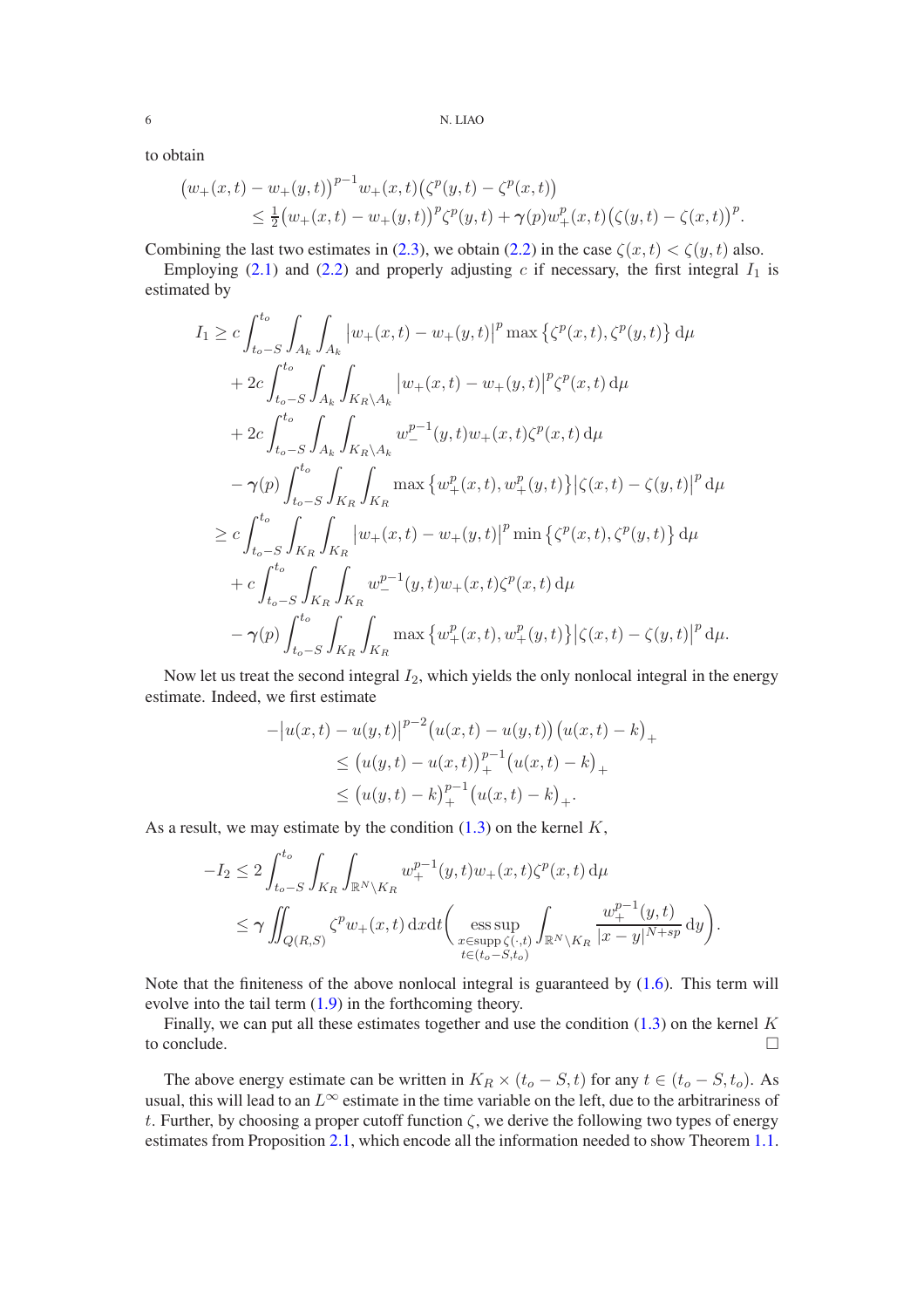<span id="page-6-0"></span>**Corollary 2.1.** Let u be a local weak sub(super)-solution to  $(1.1) - (1.3)$  $(1.1) - (1.3)$  $(1.1) - (1.3)$  in  $E_T$ . There exists *a constant*  $\gamma(C_o, C_1, p) > 0$ , such that for all cylinders  $Q(r, \tau) \subset Q(R, S) \subset E_T$ , and every  $k \in \mathbb{R}$ , there holds

$$
\begin{split} \mathop{\mathrm{ess\,sup}}_{t_o - \tau < t < t_o} \int_{K_r} w_{\pm}^2(x, t) \, \mathrm{d}x + \int_{t_o - \tau}^{t_o} \int_{K_r} \int_{K_r} \frac{|w_{\pm}(x, t) - w_{\pm}(y, t)|^p}{|x - y|^{N + sp}} \, \mathrm{d}x \mathrm{d}y \mathrm{d}t \\ &\leq \frac{\gamma R^{(1 - s)p}}{(R - r)^p} \int_{t_o - S}^{t_o} \int_{K_R} w_{\pm}^p(x, t) \, \mathrm{d}x \mathrm{d}t \\ &+ \frac{\gamma R^N}{(R - r)^{N + sp}} \iint_{Q(R, S)} w_{\pm}(x, t) \, \mathrm{d}x \mathrm{d}t \left[ \mathrm{Tail}(w_{\pm}; Q(R, S)) \right]^{p - 1} \\ &+ \frac{\gamma}{S - \tau} \iint_{Q(R, S)} w_{\pm}^2(x, t) \, \mathrm{d}x \mathrm{d}t \end{split}
$$

*and*

$$
\begin{split} \mathop{\mathrm{ess\,sup}}_{t_{o}-S
$$

<span id="page-6-2"></span>*Here, we have denoted*  $w = u - k$  *for simplicity.* 

## 3. PRELIMINARY TOOLS

In this section, we collect the main modules of the proof of Hölder regularity. An important feature is that the tail term appears in these modules via an either-or form. This feature clarifies the role of the tail and greatly facilitates the delicate intrinsic scaling arguments to be unfolded in the next two sections. To streamline, we derive them from the energy estimates in Proposition [2.1.](#page-3-1) Nevertheless, it will be clear from their proofs that Corollary [2.1](#page-6-0) actually suffices. We also stress that the arguments in this section are given in a unified fashion for all  $p > 1$ .

Throughout this section, let  $\mathcal{Q} := K_R(x_o) \times (T_1, T_2]$  be a cylinder included in  $E_T$ . We introduce numbers  $\mu^{\pm}$  and  $\omega$  satisfying

$$
\mu^+ \ge \operatorname*{ess\,sup}_{\mathcal{Q}} u, \quad \mu^- \le \operatorname*{ess\,inf}_{\mathcal{Q}} u, \quad \omega \ge \mu^+ - \mu^-.
$$

The first result concerns a DeGiorgi type lemma. For simplicity, we omit the vertex  $(x_0, t_0)$ from  $Q_{\rho}(\theta)$ .

<span id="page-6-1"></span>**Lemma 3.1.** *Let* u *be a locally bounded, local weak sub(super)-solution to*  $(1.1) - (1.3)$  $(1.1) - (1.3)$  $(1.1) - (1.3)$  *in*  $E_T$ *. For some*  $\delta, \xi \in (0,1)$  *set*  $\theta = \delta(\xi \omega)^{2-p}$  *and assume*  $Q_{\varrho}(\theta) \subset \mathcal{Q}$ *. There exists a constant*  $\nu \in (0, 1)$  *depending only on the data and*  $\delta$ *, such that if* 

$$
\left|\left\{\pm(\mu^{\pm}-u)\leq\xi\omega\right\}\cap Q_{\varrho}(\theta)\right|\leq\nu|Q_{\varrho}(\theta)|,
$$

*then either*

$$
\left(\frac{\varrho}{R}\right)^{\frac{sp}{p-1}}\mathrm{Tail}\big(\big(u-\boldsymbol{\mu}^{\pm}\big)_{\pm};\mathcal{Q}\big)>\xi\boldsymbol{\omega},
$$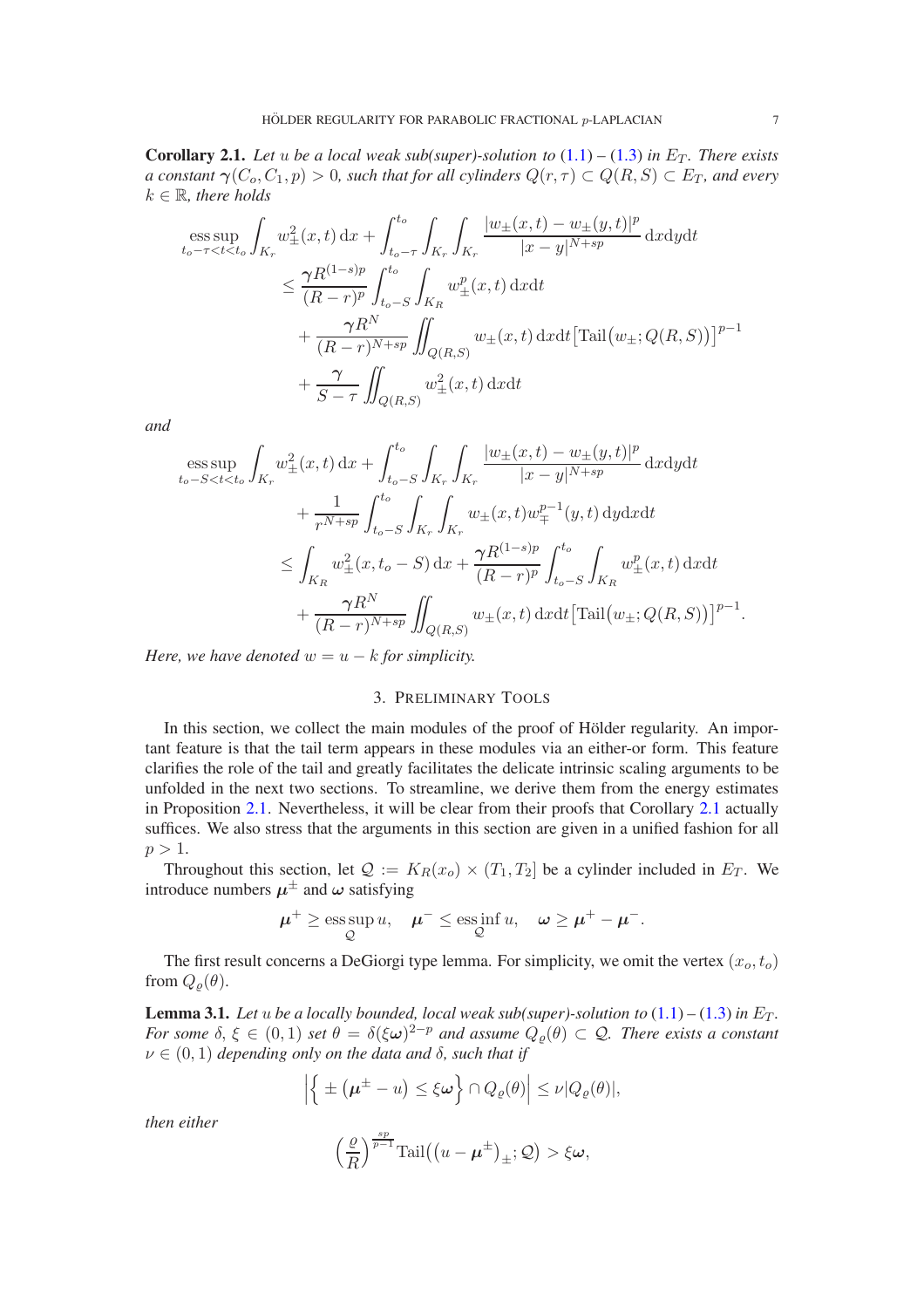*or*

$$
\pm(\boldsymbol{\mu}^{\pm}-u)\geq \tfrac{1}{2}\xi\boldsymbol{\omega}\quad a.e.\ in\ Q_{\frac{1}{2}\varrho}(\theta).
$$

*Moreover, we have the dependence*  $\nu \approx \delta^q$  for some  $q > 1$  *depending on* p and N.

*Proof.* It suffices to show the case of super-solution with  $\mu^- = 0$ . Assume  $(x_0, t_0) = (0, 0)$ and define for  $n \in \mathbb{N} \cup \{0\},\$ 

$$
\begin{cases}\n\qquad k_n = \frac{\xi \omega}{2} + \frac{\xi \omega}{2^{n+1}}, \\
\qquad \varrho_n = \frac{\varrho}{2} + \frac{\varrho}{2^{n+1}}, \quad \tilde{\varrho}_n = \frac{\varrho_n + \varrho_{n+1}}{2}, \\
\hat{\varrho}_n = \frac{3\varrho_n + \varrho_{n+1}}{4}, \quad \bar{\varrho}_n = \frac{\varrho_n + 3\varrho_{n+1}}{4}, \\
K_n = K_{\varrho_n}, \quad \widetilde{K}_n = K_{\tilde{\varrho}_n}, \quad \widehat{K}_n = K_{\hat{\varrho}_n}, \quad \overline{K}_n = K_{\bar{\varrho}_n}, \\
Q_n = K_n \times \left( -\theta \varrho_n^{sp}, 0 \right), \quad \widetilde{Q}_n = \widetilde{K}_n \times \left( -\theta \widetilde{\varrho}_n^{sp}, 0 \right), \\
\widehat{Q}_n = \widehat{K}_n \times \left( -\theta \widehat{\varrho}_n^{sp}, 0 \right), \quad \overline{Q}_n = \overline{K}_n \times \left( -\theta \widetilde{\varrho}_n^{sp}, 0 \right).\n\end{cases}
$$

It is helpful to observe that

$$
Q_{n+1} \subset \overline{Q}_n \subset \widetilde{Q}_n \subset \widehat{Q}_n \subset Q_n.
$$

Introduce the cutoff function  $\zeta$  in  $Q_n$ , vanishing outside  $\widehat{Q}_n$  and equal to the identity in  $\widetilde{Q}_n$ , such that

$$
|D\zeta| \le \frac{2^n}{\varrho} \quad \text{ and } \quad |\partial_t \zeta| \le \frac{2^{psn}}{\theta \varrho^{sp}}.
$$

Let us examine the energy estimate of Proposition [2.1](#page-3-1) in this setting:

$$
\begin{split}\n&\text{ess}\sup_{-\theta\tilde{\varrho}_{n}^{sp}<\t\lt 0}\int_{\widetilde{K}_{n}}w_{-}^{2}(x,t)\,\mathrm{d}x + \int_{-\theta\tilde{\varrho}_{n}^{p}}^{0}\int_{\widetilde{K}_{n}}\int_{\widetilde{K}_{n}}\frac{|w_{-}(x,t)-w_{-}(y,t)|^{p}}{|x-y|^{N+sp}}\,\mathrm{d}x\mathrm{d}y\mathrm{d}t \\
&\leq \gamma \int_{-\theta\varrho_{n}^{sp}}^{0}\int_{K_{n}}\int_{K_{n}}\max\left\{w_{-}^{p}(x,t),w_{-}^{p}(y,t)\right\}\frac{|\zeta(x,t)-\zeta(y,t)|^{p}}{|x-y|^{N+sp}}\,\mathrm{d}x\mathrm{d}y\mathrm{d}t \\
&+\gamma \iint_{Q_{n}}\zeta^{p}w_{-}(x,t)\,\mathrm{d}x\mathrm{d}t\bigg(\underset{x\in \widehat{K}_{n}^{n}}{\mathrm{ess}\sup_{x\in \widehat{K}_{n}^{p}}}\int_{\mathbb{R}^{N}\setminus K_{n}}\frac{w_{-}^{p-1}(y,t)}{|x-y|^{N+sp}}\,\mathrm{d}y\bigg) \\
&+\iint_{Q_{n}}|\partial_{t}\zeta^{p}|w_{-}^{2}(x,t)\,\mathrm{d}x\mathrm{d}t.\n\end{split}
$$

Recalling  $w_ - = (u - k_n)$ , we treat the three terms on the right-hand side of the energy estimate as follows. For the first term, we estimate

$$
\int_{-\theta \varrho_n^{sp}}^0 \int_{K_n} \int_{K_n} \max \left\{ w_-(x,t), w_-(y,t) \right\}^p \frac{|\zeta(x,t) - \zeta(y,t)|^p}{|x - y|^{N+sp}} dx dy dt
$$
  

$$
\leq 2^{pn+1} \frac{(\xi \omega)^p}{\varrho^p} \int_{-\theta \varrho_n^p}^0 \int_{K_n} \int_{K_n} \frac{\chi_{\{u(x,t) < k_n\}}}{|x - y|^{N+(s-1)p}} dx dy dt
$$
  

$$
\leq \gamma 2^{pn} \frac{(\xi \omega)^p}{\varrho^{sp}} |A_n|,
$$

where we have defined  $A_n := \{u < k_n\} \cap Q_n$ .

For the second term, we observe that for  $|y| \ge \varrho_n$  and  $|x| \le \hat{\varrho}_n$ , there holds

$$
\frac{|y-x|}{|y|} \ge 1 - \frac{\hat{\varrho}_n}{\varrho_n} = \frac{1}{4} \left( \frac{\varrho_n - \varrho_{n+1}}{\varrho_n} \right) \ge \frac{1}{2^{n+4}};
$$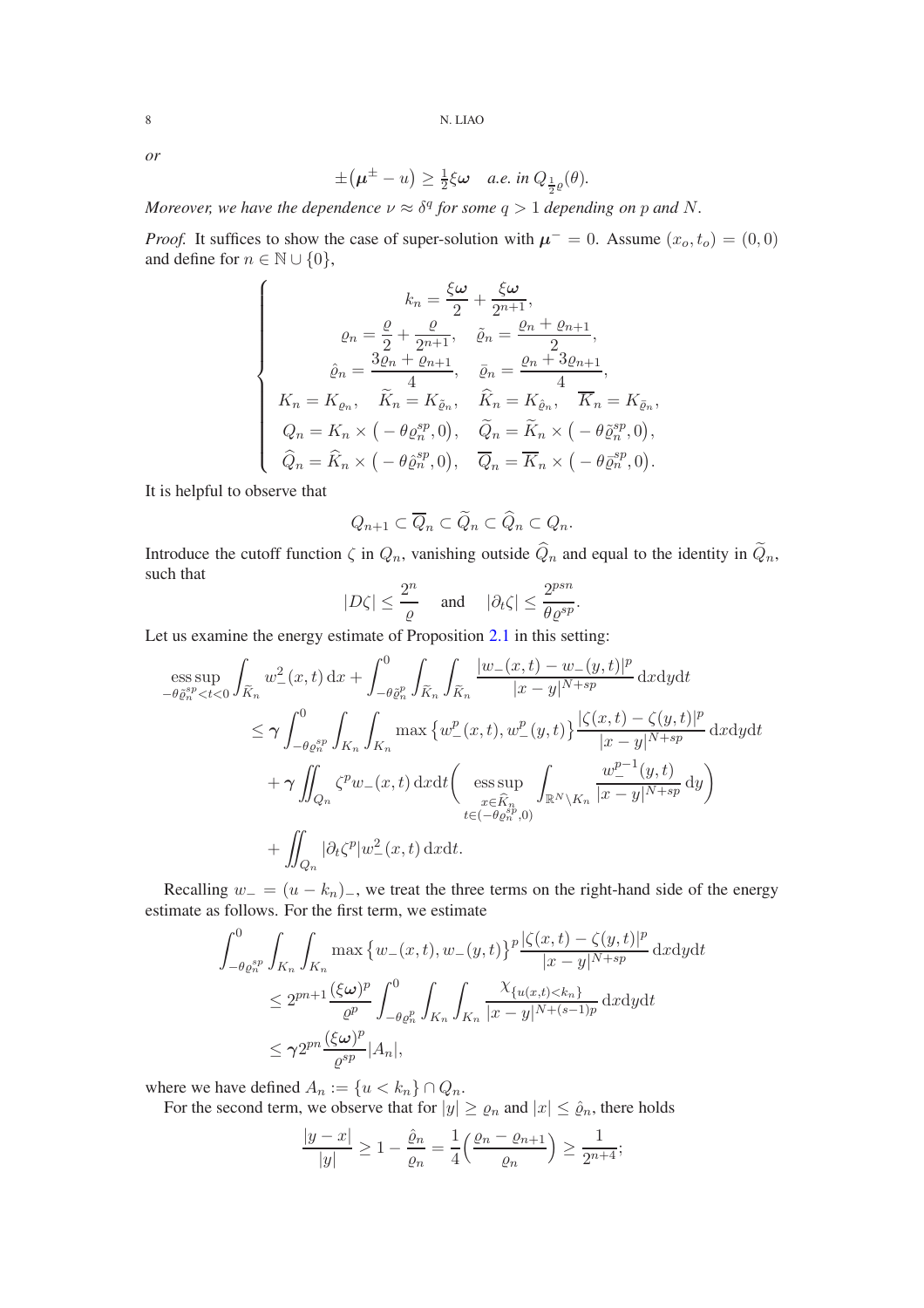consequently, recalling also  $u \ge \mu^{-} = 0$  a.e. in Q by assumption, we estimate

$$
\iint_{Q_n} \zeta^p w_-(x,t) dxdt \Big( \sup_{\substack{x \in \hat{K}_n \\ t \in (-\theta \varrho_n^{sp}, 0)}} \int_{\mathbb{R}^N \backslash K_n} \frac{w_-^{p-1}(y,t)}{|x - y|^{N+sp}} dy \Big)
$$
\n
$$
\leq \gamma 2^{(N+sp)n} \xi \omega |A_n| \Big( \gamma 2^{spn} \frac{(\xi \omega)^{p-1}}{\varrho^{sp}} + \operatorname*{ess} \sup_{t \in (-\theta \varrho_n^{sp}, 0)} \int_{\mathbb{R}^N \backslash K_n} \frac{w_-^{p-1}(y,t)}{|y|^{N+sp}} dy \Big)
$$
\n
$$
= \gamma 2^{(N+sp)n} \frac{\xi \omega}{\varrho^{sp}} |A_n| \Big( \gamma 2^{spn} (\xi \omega)^{p-1} + \left(\frac{\varrho}{R}\right)^{sp} [\operatorname{Tail}(u_-; \mathcal{Q})]^{p-1} \Big)
$$
\n
$$
\leq \gamma 2^{(N+2sp)n} \frac{(\xi \omega)^p}{\varrho^{sp}} |A_n|.
$$

In the last line, we have enforced

$$
\left(\frac{\varrho}{R}\right)^{\frac{sp}{p-1}}\mathrm{Tail}(u_-;\mathcal{Q}) \leq \xi \omega.
$$

For the third term, it is quite standard to obtain

$$
\iint_{Q_n} |\partial_t \zeta^p |(u - k_n)_-^2 \, \mathrm{d}x \mathrm{d}t \le \frac{2^{spn}}{\theta \varrho^{sp}} (\xi \omega)^2 |A_n|.
$$

Collecting these estimates on the right-hand side of the energy estimate, we arrive at

$$
\begin{split} & \underset{-\theta\tilde{\varrho}_{n}^{sp} < t < 0}{\operatorname{ess\,sup}} \int_{\widetilde{K}_{n}} w_{-}^{2} \, \mathrm{d}x + \int_{-\theta\tilde{\varrho}_{n}^{sp}}^{0} \int_{\widetilde{K}_{n}} \int_{\widetilde{K}_{n}} \frac{|w_{-}(x,t) - w_{-}(y,t)|^{p}}{|x - y|^{N + sp}} \, \mathrm{d}x \mathrm{d}y \mathrm{d}t \\ & \leq \gamma 2^{(N + 2p)n} \frac{(\xi\omega)^{p}}{\delta \varrho^{sp}} |A_{n}|. \end{split}
$$

Now set  $0 \le \phi \le 1$  to be a cutoff function in  $Q_n$ , which vanishes outside  $Q_n$ , equals the identity in  $Q_{n+1}$  and satisfies  $|D\phi| \leq 2^n/\varrho$ . An application of the Hölder inequality and the Sobolev imbedding (cf. Proposition [A.3](#page-21-0) with  $d = 2^{-n-4}$ ) gives that

$$
\frac{\xi\omega}{2^{n+2}}|A_{n+1}| \leq \iint_{\widetilde{Q}_n} w_-\phi \, \mathrm{d}x \mathrm{d}t
$$
\n
$$
\leq \left[ \iint_{\widetilde{Q}_n} (w_-\phi)^{p\kappa} \, \mathrm{d}x \mathrm{d}t \right]^{\frac{1}{p\kappa}} |A_n|^{1-\frac{1}{p\kappa}}
$$
\n
$$
\leq \gamma \left[ \varrho^{sp} \int_{-\theta \bar{\varrho}_n^p}^0 \int_{\widetilde{K}_n} \int_{\widetilde{K}_n} \frac{|w_-\phi(x,t) - w_-\phi(y,t)|^p}{|x - y|^{N+sp}} \, \mathrm{d}x \mathrm{d}y \mathrm{d}t + 2^{(N+sp)n} \iint_{\widetilde{Q}_n} (w_-\phi)^p \, \mathrm{d}x \mathrm{d}t \right]^{\frac{1}{\kappa}}
$$
\n
$$
\times \left[ \operatorname*{ess\,sup}_{-\theta \bar{\varrho}_n^p < t < 0} \int_{\widetilde{K}_n} (w_-\phi)^2 \, \mathrm{d}x \right]^{\frac{(\kappa_* - 1)}{\kappa_* \kappa p}} |A_n|^{1-\frac{1}{\kappa p}}
$$
\n
$$
\leq \gamma b^n \delta^{-(\frac{1}{\kappa} + \frac{2\kappa_* - 1}{\kappa_* \kappa p})} \varrho^{-(N+sp)\frac{\kappa_* - 1}{\kappa_* \kappa p}} (\xi\omega)^{\frac{2\kappa_* - 1}{\kappa_* \kappa} |A_n|^{1 + \frac{\kappa_* - 1}{\kappa_* \kappa p}}
$$

for some  $\mathbf{b} = \mathbf{b}(p, N) > 1$ . To obtain the last line, we used the triangle inequality

$$
|w_-\phi(x,t) - w_-\phi(y,t)|^p
$$
  
\n
$$
\leq c|w_-(x,t) - w_-(y,t)|^p \phi^p(x,t) + cw_-^p(y,t) |\phi(x,t) - \phi(y,t)|^p,
$$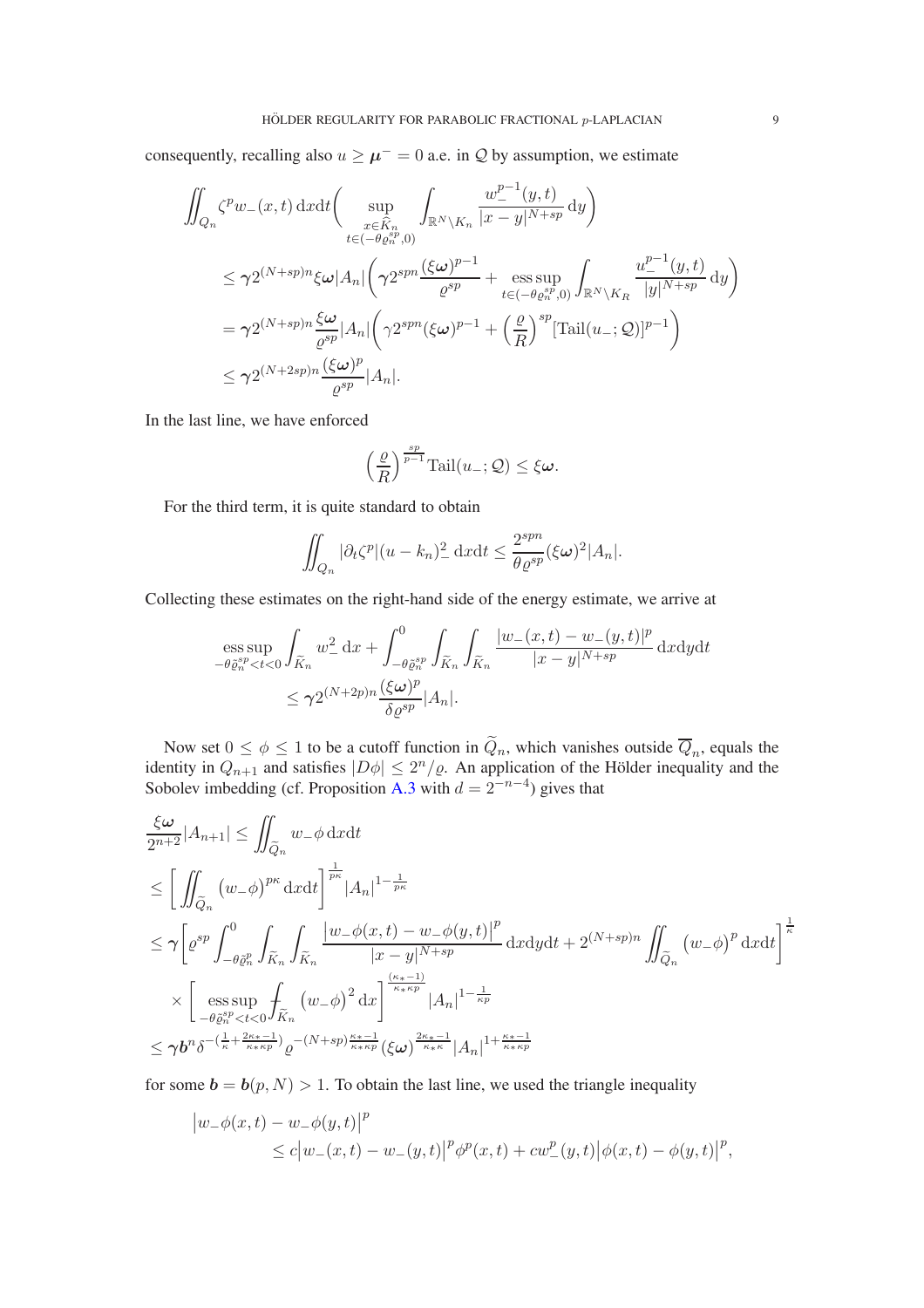for some  $c = c(p)$ , such that

$$
\varrho^{sp} \int_{-\theta \tilde{\varrho}_n^p}^0 \int_{\tilde{K}_n} \int_{\tilde{K}_n} \frac{\left| w_- \phi(x,t) - w_- \phi(y,t) \right|^p}{|x - y|^{N + sp}} \, \mathrm{d}x \mathrm{d}y \mathrm{d}t
$$
\n
$$
\leq c \varrho^{sp} \int_{-\theta \tilde{\varrho}_n^p}^0 \int_{\tilde{K}_n} \int_{\tilde{K}_n} \frac{\left| w_-(x,t) - w_-(y,t) \right|^p}{|x - y|^{N + sp}} \, \mathrm{d}x \mathrm{d}y \mathrm{d}t
$$
\n
$$
+ c \varrho^{sp} \int_{-\theta \tilde{\varrho}_n^p}^0 \int_{\tilde{K}_n} \int_{\tilde{K}_n} \frac{w_-^p(y,t) \left| \phi(x,t) - \phi(y,t) \right|^p}{|x - y|^{N + sp}} \, \mathrm{d}x \mathrm{d}y \mathrm{d}t
$$
\n
$$
\leq c \varrho^{sp} \int_{-\theta \tilde{\varrho}_n^p}^0 \int_{\tilde{K}_n} \int_{\tilde{K}_n} \frac{\left| w_-(x,t) - w_-(y,t) \right|^p}{|x - y|^{N + sp}} \, \mathrm{d}x \mathrm{d}y \mathrm{d}t
$$
\n
$$
+ \gamma 2^{pn} \iint_{\tilde{Q}_n} w_-^p(y,t) \, \mathrm{d}y \mathrm{d}t.
$$

Plugging this into the second-to-last line and employing the above energy estimate, the last line follows. Notice also from Proposition [A.3](#page-21-0) there holds

$$
\kappa := 1 + \frac{2(\kappa_* - 1)}{p\kappa_*}.
$$

In terms of  $Y_n = |A_n|/|Q_n|$ , this estimate leads to the recursive inequality

$$
Y_{n+1}\leq \!\gamma\delta^{-(\frac{1}{\kappa}+\frac{\kappa_*}{\kappa_*\kappa p})}(2b)^nY_n^{1+\frac{\kappa_*-1}{\kappa_*\kappa p}},
$$

for some generic constant  $\gamma$ . Hence, by [\[9,](#page-24-7) Chapter I, Lemma 4.1], there exists a positive constant  $\nu$  depending only on the data, such that  $Y_n \to 0$  if we require that  $Y_0 \le \nu$ .

The next lemma is a variant of the previous one, involving quantitative initial data.

<span id="page-9-0"></span>**Lemma 3.2.** Let u be a locally bounded, local weak sub(super)-solution to  $(1.1) - (1.3)$  $(1.1) - (1.3)$  $(1.1) - (1.3)$  in  $E_T$ *. Let*  $\xi \in (0,1)$ *. There exists a positive constant*  $\nu_o$  *depending only on the data, such that if* 

$$
\pm(\boldsymbol{\mu}^{\pm}-u(\cdot,t_o))\geq \xi\boldsymbol{\omega} \quad \text{ a.e. in } K_{\varrho}(x_o),
$$

*then either*

$$
\left(\frac{\varrho}{R}\right)^{\frac{sp}{p-1}}\text{Tail}\big(\big(u-\boldsymbol{\mu}^{\pm}\big)_{\pm};\mathcal{Q}\big)>\xi\boldsymbol{\omega},
$$

*or*

$$
\pm(\boldsymbol{\mu}^{\pm}-u)\geq \tfrac{1}{2}\xi\boldsymbol{\omega} \quad a.e. \text{ in } K_{\frac{1}{2}\varrho}(x_o)\times (t_o,t_o+\nu_o(\xi\boldsymbol{\omega})^{2-p}\varrho^{sp}),
$$

*provided the cylinders are included in* Q*.*

*Proof.* Assume  $(x_0, t_0) = (0, 0)$ . It suffices to show the case of super-solutions with  $\mu^- = 0$ . Let us first examine the energy estimate of Proposition [2.1](#page-3-1) in  $Q(R, S) \equiv K_{\rho} \times (0, \theta \varrho^{sp})$  for some  $\theta$  to be determined. Note that the time level  $t_o - S$  in Proposition [2.1](#page-3-1) corresponds to  $t = 0$  here. Let  $\zeta(x)$  be a time independent, piecewise smooth, cutoff function in  $K_{\rho}$  that vanishes on  $\partial K_{\rho}$ . If we take the level  $k \leq \xi \omega$ , the spatial integral at  $t = 0$  (i.e. the term at the time level  $t_o - S$  in Proposition [2.1\)](#page-3-1) vanishes due to the assumption that  $u(\cdot, 0) \ge \xi \omega$  a.e. in  $K_{\rho}$ . The term involving  $\partial_t \zeta$  also vanishes since  $\zeta$  is independent of t. As a result, the energy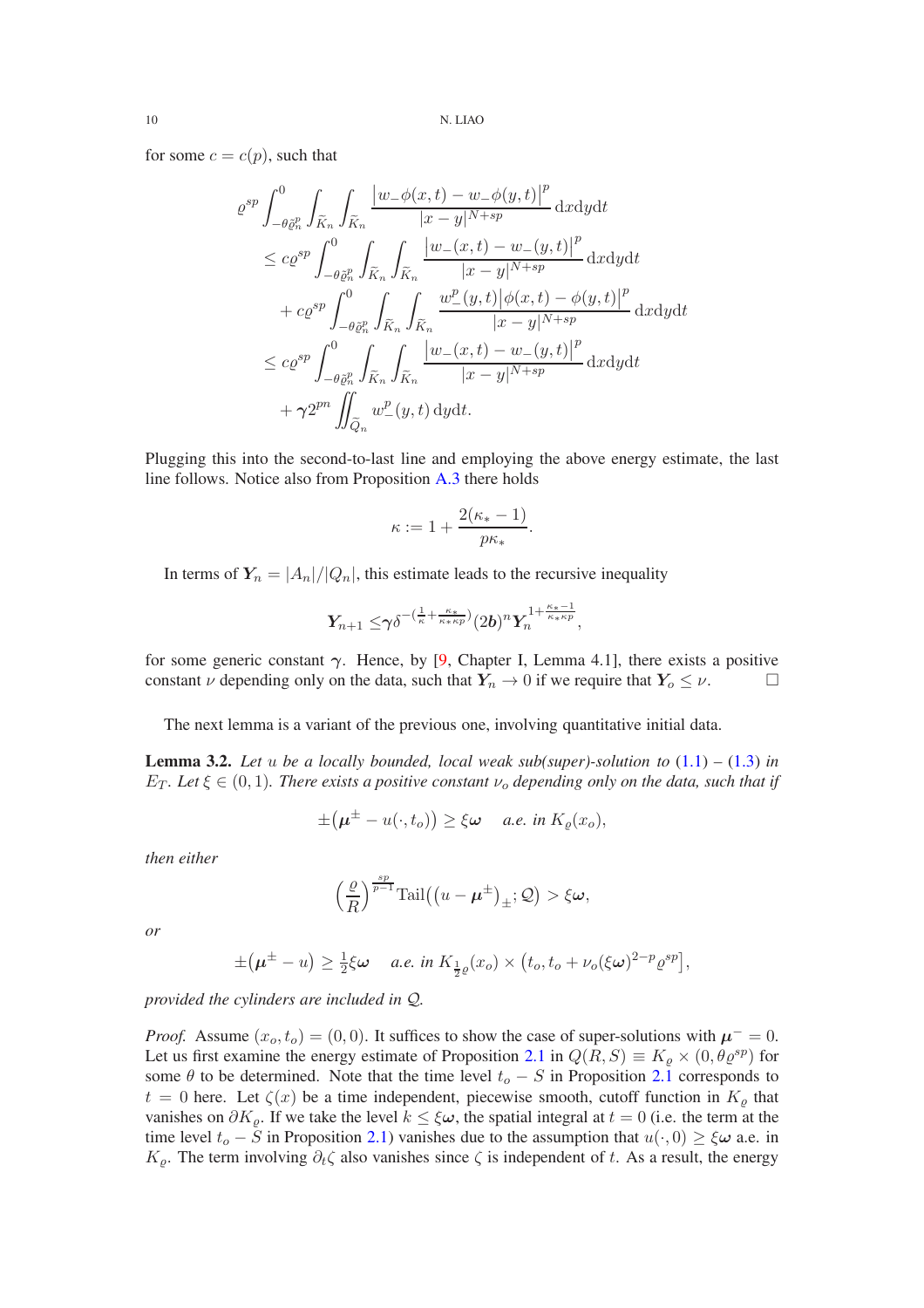estimate reads

$$
\begin{aligned} \underset{0
$$

Introduce  $k_n$ ,  $\varrho_n$ ,  $\tilde{\varrho}_n$ ,  $\tilde{\varrho}_n$ ,  $\tilde{K}_n$ ,  $\tilde{K}_n$ ,  $\tilde{K}_n$  and  $\overline{K}_n$  as in Lemma [3.1.](#page-6-1) The only difference is that the cylinders  $Q_n$ ,  $\widetilde{Q}_n$ ,  $\widehat{Q}_n$  and  $\overline{Q}_n$  are now of forward type, i.e.  $Q_n = K_n \times (0, \theta \varrho^{sp})$ ,  $\widetilde{Q}_n = \widetilde{K}_n \times (0, \theta \varrho^{sp}), \widehat{Q}_n = \widehat{K}_n \times (0, \theta \varrho^{sp})$  and  $\overline{Q}_n = \overline{K}_n \times (0, \theta \varrho^{sp})$ . Note that while shrinking the base balls  $K_n$ ,  $\widetilde{K}_n$ ,  $\widetilde{K}_n$  and  $\overline{K}_n$  along  $\varrho_n$ , the height of the cylinders is fixed. For the piecewise smooth function  $\zeta(x)$  in  $K_n$ , we choose it to vanish outside  $\widehat{K}_n$ , be equal to 1 in  $\widetilde{K}_n$ , and satisfy  $|D\zeta| \leq 2^n/\varrho$ . By a similar treatment of the right-hand side as in Lemma [3.1,](#page-6-1) after enforcing

$$
\left(\frac{\varrho}{R}\right)^{\frac{sp}{p-1}}\mathrm{Tail}(u_{-};\mathcal{Q}) \leq \xi\boldsymbol{\omega},
$$

we may obtain that

$$
\begin{split} & \underset{0
$$

where  $A_n := \{u < k_n\} \cap Q_n$ .

Then we may proceed as in Lemma [3.1](#page-6-1) to obtain the recursive inequality

$$
Y_{n+1}\leq \!\gamma b^n\bigg[\frac{\theta}{(\xi\omega)^{2-p}}\bigg]^{\frac{\kappa_*-1}{\kappa_*\kappa p}}Y_n^{1+\frac{\kappa_*-1}{\kappa_*\kappa p}},
$$

where  $Y_n = |A_n|/|Q_n|$  and the constants  $\gamma$ , b depend only on the data. Hence, by [\[9,](#page-24-7) Chapter I, Lemma 4.1], there exists a positive constant  $\nu$ <sub>o</sub> depending only on the data, such that if

$$
Y_o \leq \frac{\nu_o(\xi\omega)^{2-p}}{\theta},
$$

then  $Y_n \to 0$ . To finish the proof, we choose  $\theta = \nu_o(\xi \omega)^{2-p}$ . — Первый процесс в постановки программа в серверном становки производительно становки производите с производ<br>В серверном становки производительно становки производительно становки производительно становки производительн

The following lemma propagates measure theoretical information forward in time.

<span id="page-10-0"></span>**Lemma 3.3.** Let u be a locally bounded, local weak sub(super)-solution to  $(1.1) - (1.3)$  $(1.1) - (1.3)$  $(1.1) - (1.3)$  in E<sub>T</sub>. Introduce parameters  $ξ$  and  $α$  *in*  $(0, 1)$ *. There exist*  $δ$  and  $ε$  *in*  $(0, 1)$ *, depending only on the data and*  $\alpha$ *, such that if* 

$$
\left| \left\{ \pm \left( \boldsymbol{\mu}^{\pm} - u(\cdot, t_o) \right) \geq \xi \boldsymbol{\omega} \right\} \cap K_{\varrho}(x_o) \right| \geq \alpha \big| K_{\varrho} \big|,
$$

*then either*

$$
\left(\frac{\varrho}{R}\right)^{\frac{sp}{p-1}}\mathrm{Tail}\big(\big(u-\boldsymbol{\mu}^{\pm}\big)_{\pm};\mathcal{Q}\big)>\xi\boldsymbol{\omega},
$$

*or*

$$
\left| \left\{ \pm (\mu^{\pm} - u(\cdot, t)) \ge \varepsilon \xi \omega \right\} \cap K_{\varrho}(x_o) \right| \ge \frac{\alpha}{2} |K_{\varrho}| \quad \text{for all } t \in (t_o, t_o + \delta(\xi \omega)^{2-p} \varrho^{sp}],
$$

*provided this cylinder is included in* Q. Moreover, we may trace the dependences by  $\varepsilon \approx \alpha$ *and*  $\delta \approx \alpha^{p+1}$ *.*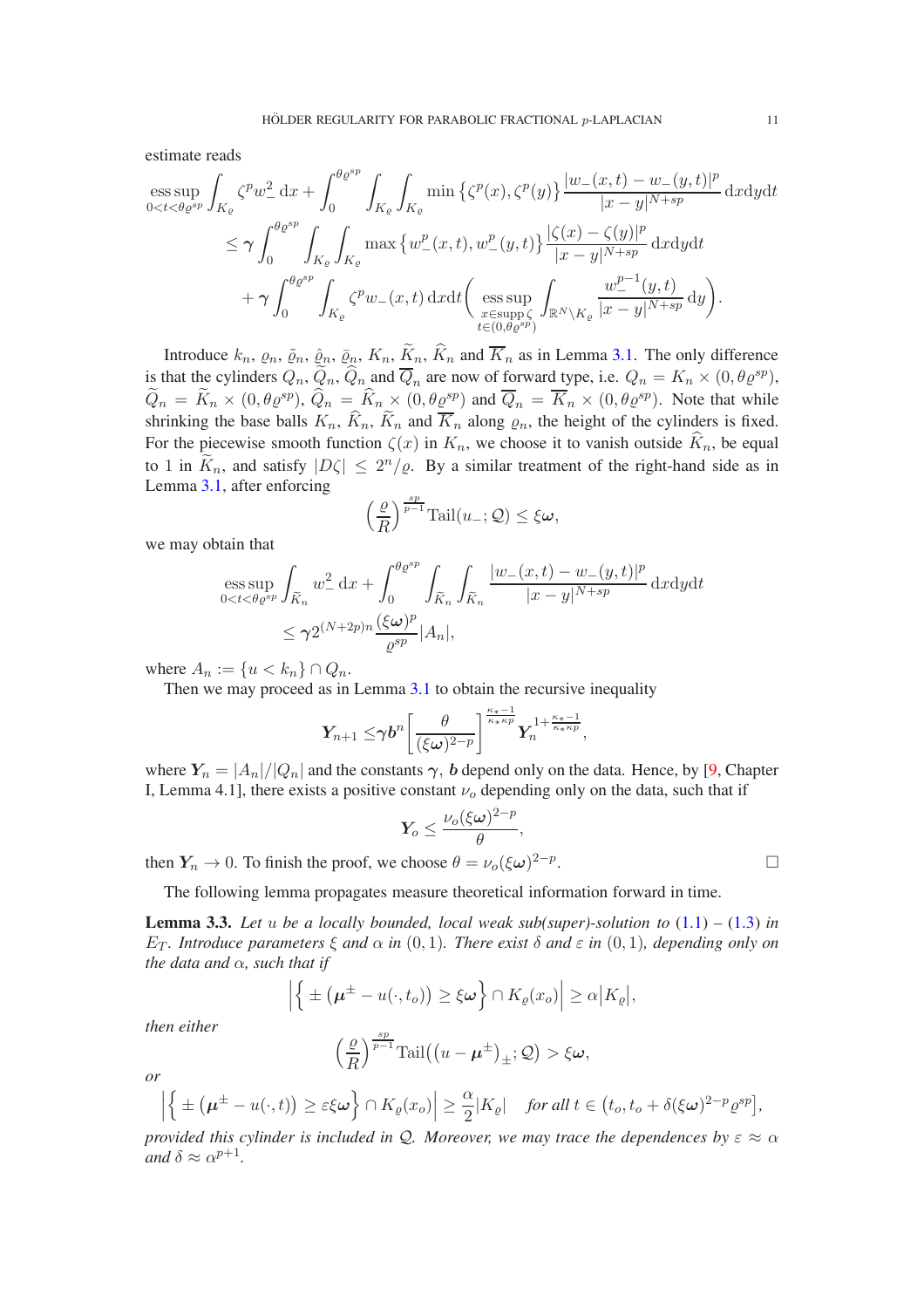*Proof.* We only show the case of super-solutions with  $\mu^- = 0$ . Assume  $(x_o, t_o) = (0, 0)$ . Use the energy estimate in Proposition [2.1](#page-3-1) in the cylinder  $Q = K_{\varrho} \times (0, \delta(\xi \omega)^{2-p} \varrho^p)$ , with  $k = \xi \omega$  and choose a standard non-negative cutoff function  $\zeta(x, t) \equiv \zeta(x)$  independent of time that equals 1 on  $K_{(1-\sigma)\rho}$  with  $\sigma \in (0,1)$  to be chosen later and vanishes on  $\partial K_{\rho}$ satisfying  $|D\zeta| \leq (\sigma \varrho)^{-1}$ ; in such a case, estimating the right-hand side as in Lemma [3.1](#page-6-1) and enforcing

$$
\left(\frac{\varrho}{R}\right)^{\frac{sp}{p-1}}\mathrm{Tail}(u_{-};\mathcal{Q}) \leq \xi\boldsymbol{\omega},
$$

we have for all  $0 < t < \delta (\xi \omega)^{2-p} \varrho^p$ , that

$$
\int_{K_{\sigma\varrho}\times\{t\}} (u-\xi\omega)_{-}^2 dx \leq \int_{K_{\varrho}\times\{0\}} (u-\xi\omega)_{-}^2 dx + \gamma \frac{\delta(\xi\omega)^2}{\sigma^p}|K_{\varrho}|.
$$

The rest of the proof is standard and we refer to [\[11,](#page-25-14) Chapter 4, Lemma 1.1].

The following measure shrinking lemma is usually a delicate part in the theory of the parabolic  $p$ -Laplacian. However, the term that involves mixed positive/negative truncations in the energy estimate greatly simplifies the argument. For ease of notation, we omit the vertex  $(x_o, t_o)$  from  $Q_o(\theta)$ .

<span id="page-11-0"></span>**Lemma 3.4.** Let u be a locally bounded, local weak sub(super)-solution to  $(1.1) - (1.3)$  $(1.1) - (1.3)$  $(1.1) - (1.3)$  in E<sub>T</sub>. Suppose that for some δ, σ and  $\xi$  in  $(0, \frac{1}{2})$  $\frac{1}{2}$ ), there holds

$$
\left|\left\{\pm(\mu^{\pm}-u(\cdot,t))\geq\xi\omega\right\}\cap K_{\varrho}(x_o)\right|\geq\alpha\big|K_{\varrho}\big|\quad\text{for all }t\in\big(t_o-\delta(\sigma\xi\omega)^{2-p}\varrho^{sp},t_o\big],
$$

Let  $\theta = \delta(\sigma \xi \omega)^{2-p}$ . There exists  $\gamma > 0$  depending only on the data, such that either

$$
\left(\frac{\varrho}{R}\right)^{\frac{sp}{p-1}}\mathrm{Tail}\big(\big(u-\boldsymbol{\mu}^{\pm}\big)_{\pm};\mathcal{Q}\big) > \sigma\xi\boldsymbol{\omega},
$$

*or*

$$
\left|\left\{\pm(\mu^{\pm}-u)\leq\sigma\xi\omega\right\}\cap Q_{\varrho}(\theta)\right|\leq\gamma\frac{\sigma^{p-1}}{\delta\alpha}|Q_{\varrho}(\theta)|,
$$

*provided*  $Q_{2\rho}(\theta)$  *is included in*  $Q$ *.* 

*Proof.* It suffices to show the case of super-solutions with  $\mu^- = 0$ . For simplicity, we assume  $(x_o, t_o) = (0, 0)$ . We employ the energy estimate of Proposition [2.1](#page-3-1) in  $K_{2\rho} \times (-\theta \varrho^p, 0]$  with the truncation

 $w_-= (u-k)_-$  and  $k=\sigma \xi \omega$ ,

and introduce a cutoff function  $\zeta$  in  $K_{2\varrho}$  (independent of t) that is equal to 1 in  $K_{\varrho}$  and vanishes outside  $K_{\frac{3}{2}\varrho}$ , such that  $|D\zeta| \leq \varrho^{-1}$ . Then, we obtain from Proposition [2.1](#page-3-1) that

$$
\iint_{Q_{\varrho}(\theta)} w_{-}(y,t) \, dydt \bigg( \int_{K_{2\varrho}} \frac{w_{+}^{p-1}(x,t)}{|x-y|^{N+sp}} dx \bigg) \n\leq \gamma \int_{-\theta \varrho^{p}}^{0} \int_{K_{2\varrho}} \int_{K_{2\varrho}} \max \left\{ w_{-}(x,t), w_{-}(y,t) \right\}^{p} \frac{|\zeta(x) - \zeta(y)|^{p}}{|x-y|^{N+sp}} dx dy dt \n+ \gamma \iint_{Q_{2\varrho}(\theta)} \zeta^{p} w_{-}(x,t) dx dt \bigg( \underset{x \in K_{\frac{3}{2}\varrho}}{\text{ess sup}} \int_{\mathbb{R}^{N} \setminus K_{2\varrho}} \frac{w_{-}^{p-1}(y,t)}{|x-y|^{N+sp}} dy \bigg) \n+ \int_{K_{2\varrho}} w_{-}^{2}(x, -\theta \varrho^{p}) dx.
$$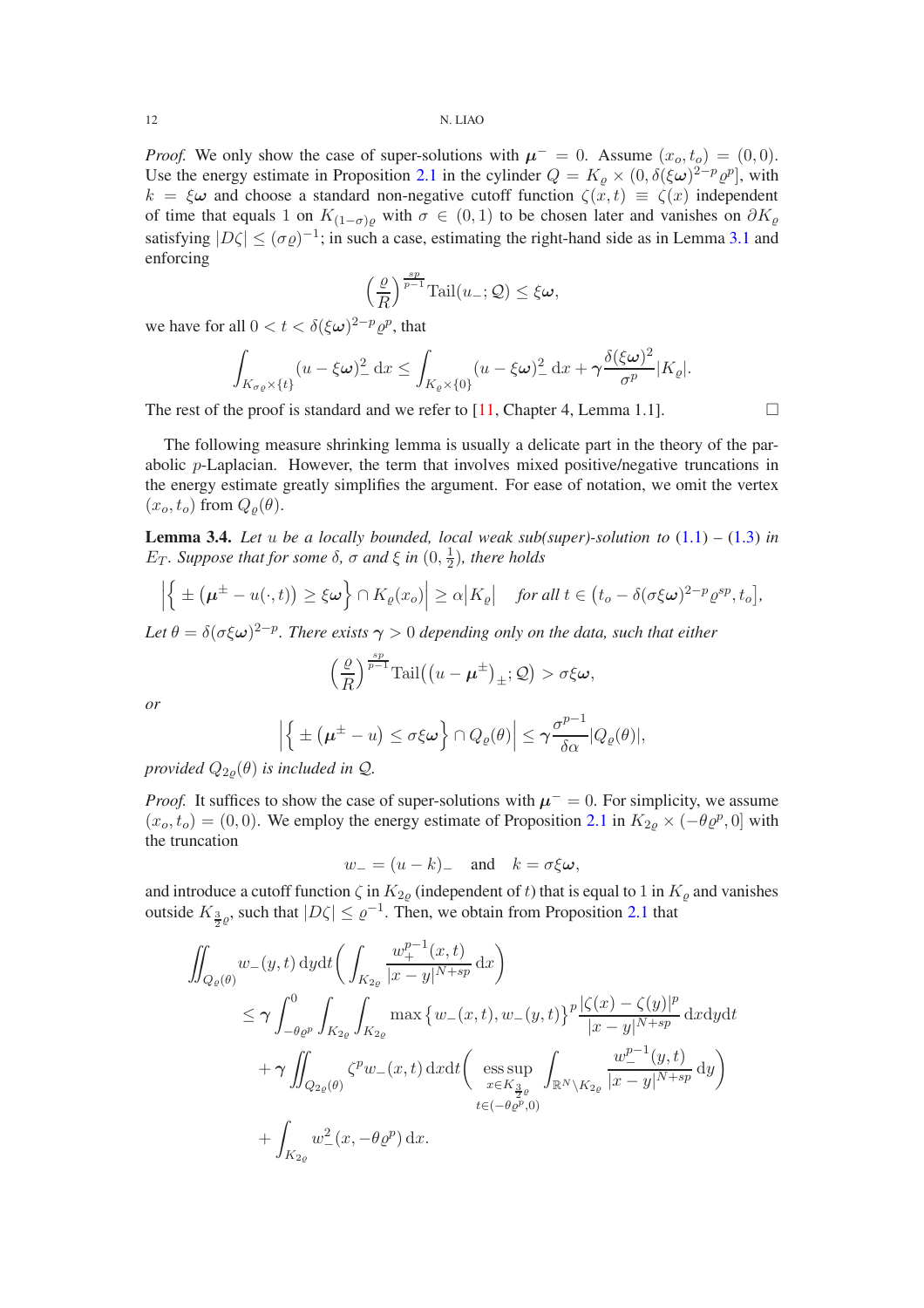The various terms on the right-hand side are estimated as in Lemma [3.1.](#page-6-1) Indeed, after enforcing

$$
\left(\frac{\varrho}{R}\right)^{\frac{sp}{p-1}}\text{Tail}(u_{-};\mathcal{Q}) \leq \sigma\xi\omega,
$$

$$
\gamma\frac{(\sigma\xi\omega)^p}{\delta\varrho^{sp}}|Q_{\varrho}(\theta)|.
$$

they are bounded by

The left-hand side is estimated by extending the integrals over smaller sets and by using the given measure theoretical information:

$$
\iint_{Q_{\varrho}(\theta)} w_{-}(y,t) \chi_{\{u(y,t) \leq \frac{1}{2}\sigma\xi\omega\}} \, dydt \bigg( \int_{K_{2\varrho}} \frac{w_{+}^{p-1}(x,t) \chi_{\{u(x,t) \geq \xi\omega\}}}{|x-y|^{N+sp}} \, dx \bigg)
$$
\n
$$
\geq \frac{1}{2} \sigma \xi \omega \Big| \Big\{ u \leq \frac{1}{2} \sigma \xi \omega \Big\} \cap Q_{\varrho}(\theta) \Big| \bigg( \frac{(\frac{1}{2}\xi\omega)^{p-1} \alpha |K_{\varrho}|}{(4\varrho)^{N+sp}} \bigg)
$$
\n
$$
= \gamma \frac{(\xi\omega)^p \alpha \sigma}{\varrho^{sp}} \Big| \Big\{ u \leq \frac{1}{2} \sigma \xi \omega \Big\} \cap Q_{\varrho}(\theta) \Big|.
$$

Combining these estimates and properly adjusting relevant constants, we conclude the  $\Box$ 

# 4. PROOF OF THEOREM  $1.1: 1 < p \leq 2$  $1.1: 1 < p \leq 2$

4.1. Expansion of Positivity. Suppose the cylinder Q and the numbers  $\mu^{\pm}$  and  $\omega$  are defined as in Section [3.](#page-6-2) The key ingredient of the reduction of oscillation lies in the following expansion of positivity valid for  $1 < p \leq 2$ .

<span id="page-12-0"></span>**Proposition 4.1.** Let u be a locally bounded, local, weak sub(super)-solution to  $(1.1) - (1.3)$  $(1.1) - (1.3)$  $(1.1) - (1.3)$ *in*  $E_T$ *. Suppose for some constants*  $\alpha, \xi \in (0, 1)$ *, there holds* 

$$
\left| \left\{ \pm \left( \boldsymbol{\mu}^{\pm} - u(\cdot, t_o) \right) \geq \xi \boldsymbol{\omega} \right\} \cap K_{\varrho}(x_o) \right| \geq \alpha \big| K_{\varrho} \big|.
$$

*Then there exist constants*  $\delta$ ,  $\eta \in (0,1)$  *depending only on the data and*  $\alpha$ *, such that either* 

$$
\left(\frac{\varrho}{R}\right)^{\frac{sp}{p-1}}\mathrm{Tail}\big(\big(u-\boldsymbol{\mu}^{\pm}\big)_{\pm};\mathcal{Q}\big) > \eta \xi \boldsymbol{\omega},
$$

*or*

$$
\pm(\mu^{\pm}-u)\geq \eta\xi\omega \quad a.e. \text{ in } K_{2\varrho}(x_o)\times \left(t_o+\tfrac{1}{2}\delta(\xi\omega)^{2-p}\varrho^{sp}, t_o+\delta(\xi\omega)^{2-p}\varrho^{sp}\right],
$$

*provided*

$$
K_{4\varrho}(x_o) \times (t_o, t_o + \delta(\xi \omega)^{2-p} \varrho^{sp}] \subset \mathcal{Q}.
$$

*Moreover, we have*  $\delta \approx \alpha^{p+1}$  *and*  $\eta \approx \alpha^q$  for some  $q > 1$  depending on the data.

*Proof.* Assuming  $(x_o, t_o) = (0, 0)$  and  $\mu^- = 0$  for simplicity, it suffices to deal with supersolutions. Rewriting the measure theoretical information at the initial time  $t<sub>o</sub> = 0$  in the larger ball  $K_{4\varrho}$  and replacing  $\alpha$  by  $4^{-N}\alpha$ , we can enforce

$$
\left(\frac{\varrho}{R}\right)^{\frac{sp}{p-1}}\text{Tail}(u_{-};\mathcal{Q})\leq\xi\boldsymbol{\omega},
$$

and apply Lemma [3.3](#page-10-0) to obtain  $\delta, \varepsilon \in (0, 1)$ , such that

$$
\left|\left\{u(\cdot,t)\geq \varepsilon\xi\boldsymbol{\omega}\right\}\cap K_{4\varrho}\right|\geq \frac{\alpha}{2}4^{-N}|K_{4\varrho}| \quad\text{ for all } t\in \big(0,\delta(\xi\boldsymbol{\omega})^{2-p}(4\varrho)^{sp}\big].
$$

This measure theoretical information for each slice of the time interval in turn allows us to apply Lemma [3.4](#page-11-0) with  $\xi$  and  $\alpha$  there replaced by  $\varepsilon \xi$  and  $\frac{1}{2} 4^{-N} \alpha$ , since  $\sigma \in (0, 1)$  and

$$
\delta(\sigma \varepsilon \xi \omega)^{2-p} \leq \delta(\xi \omega)^{2-p}.
$$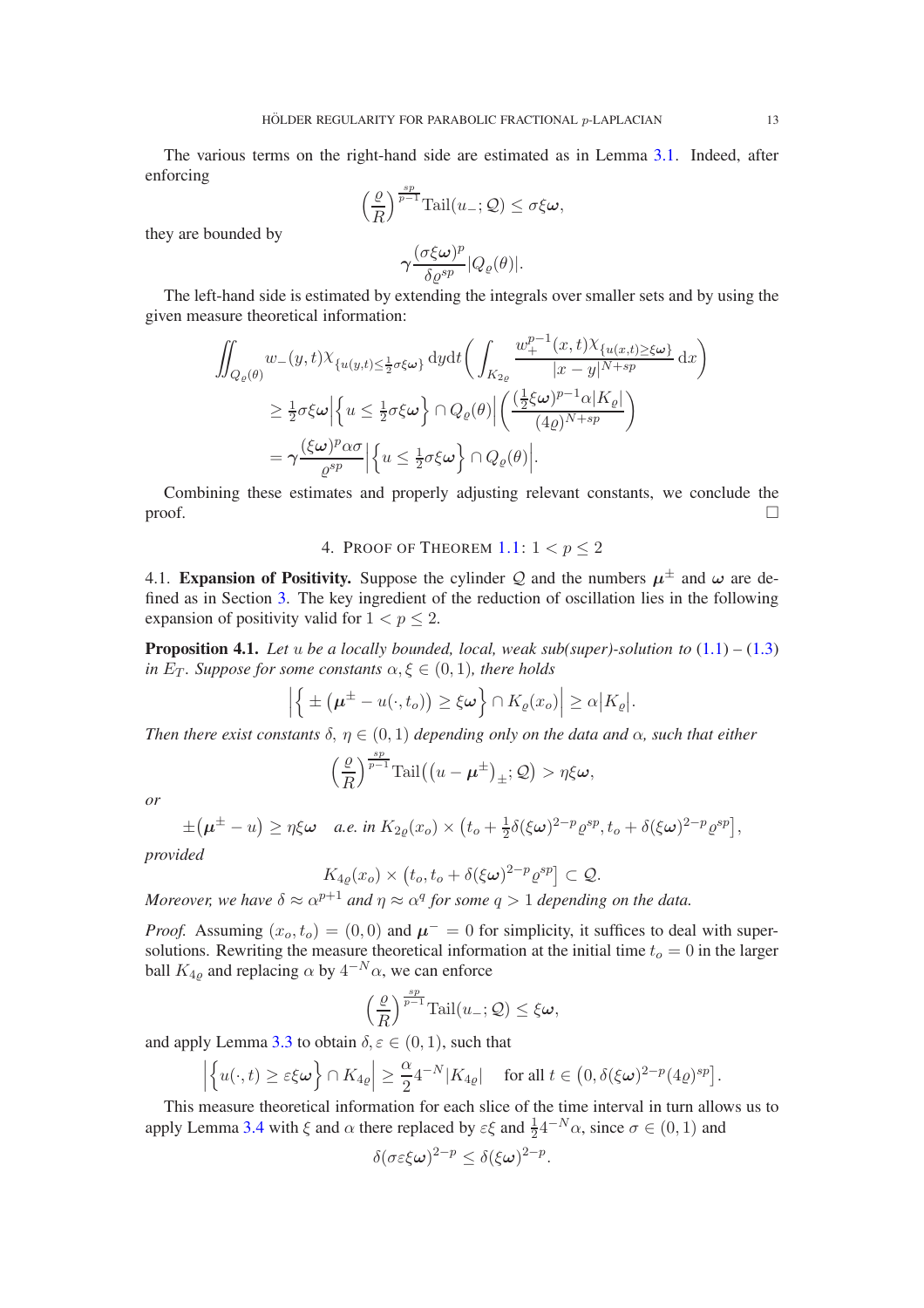Note that the above inequality used the fact that  $p < 2$ . Letting  $\nu$  be determined in Lemma [3.1](#page-6-1) in terms of the data and  $\delta$ , we further choose  $\sigma$  according to Lemma [3.4](#page-11-0) to satisfy

$$
\gamma \frac{\sigma^{p-1}}{\delta \alpha} < \nu, \quad \text{i.e.} \quad \sigma \le \left(\frac{\nu \delta \alpha}{\gamma}\right)^{\frac{1}{p-1}}.
$$

Enforcing

$$
\left(\frac{\varrho}{R}\right)^{\frac{sp}{p-1}}\mathrm{Tail}\big(u_{-};\mathcal{Q}\big) \leq \sigma \varepsilon \xi \omega,
$$

such a choice of  $\sigma$  permits us to apply Lemma [3.1](#page-6-1) and conclude that

$$
u \geq \frac{1}{2}\sigma\varepsilon\xi\omega \quad \text{a.e. in } K_{2\varrho} \times (\delta(\xi\omega)^{2-p}(4\varrho)^{sp} - \delta(\sigma\varepsilon\xi\omega)^{2-p}(2\varrho)^{sp}, \delta(\xi\omega)^{2-p}(4\varrho)^{sp}).
$$

The proof is completed by defining  $\eta = \sigma \varepsilon$  and properly adjusting relevant constants in dependence of the data.  $\Box$ 

Based on Proposition [4.1,](#page-12-0) the remaining part is devoted to the proof of Theorem [1.1](#page-0-2) for  $1 < p \le 2$ . All constants determined in the course of the proof are stable as  $p \to 2$ .

4.2. The First Step. For some  $Q_{\widetilde{R}} \subset E_T$  we introduce

$$
\pmb{\omega} = 2 \operatorname*{ess\,sup}_{Q_{\widetilde{R}}} |u| + \operatorname{Tail}(u;Q_{\widetilde{R}})
$$

and  $Q_o = Q_R(\omega^{2-p})$ . By properly shrinking R, we may assume that  $Q_o \subset Q_{\widetilde{R}}$  and set

<span id="page-13-0"></span>
$$
\mu^+ = \operatorname*{ess\,sup}_{Q_o} u, \qquad \mu^- = \operatorname*{ess\,inf}_{Q_o} u.
$$

Without loss of generality, we take  $(x_o, t_o) = (0, 0)$ .

Then the following intrinsic relation holds true:

(4.1) 
$$
\underset{Q_R(\omega^{2-p})}{\text{ess osc}} u \leq \omega.
$$

The choice of the reference cylinder  $Q_{\tilde{R}}$  is made to verify [\(4.1\)](#page-13-0), on which the subsequent arguments are based.

Let  $\delta \in (0,1)$  be determined in Proposition [4.1](#page-12-0) with  $\alpha = \frac{1}{2}$  $\frac{1}{2}$ . For some  $c \in (0, \frac{1}{4})$  $(\frac{1}{4})$  to be chosen, define

$$
\tau:=\delta(\tfrac{1}{4}\boldsymbol{\omega})^{2-p}(cR)^{sp}
$$

and consider two alternatives

$$
\left\{\begin{array}{l}\left|\left\{u(\cdot,-\tau)-\boldsymbol{\mu}^{-}>\frac{1}{4}\boldsymbol{\omega}\right\}\cap K_{cR}\right|\geq\frac{1}{2}|K_{cR}|,\\ \left|\left\{\boldsymbol{\mu}^{+}-u(\cdot,-\tau)>\frac{1}{4}\boldsymbol{\omega}\right\}\cap K_{cR}\right|\geq\frac{1}{2}|K_{cR}|.\end{array}\right.
$$

Assuming  $\mu^+ - \mu^- \ge \frac{1}{2}\omega$ , one of the two alternatives must hold. Whereas the case  $\mu^+ - \mu^- <$  $\frac{1}{2}\omega$  will be trivially incorporated into the forthcoming oscillation estimate [\(4.3\)](#page-13-1).

Let us suppose the first alternative holds for instance. An appeal to Proposition [4.1](#page-12-0) with  $\alpha = \frac{1}{2}$  $\frac{1}{2}, \xi = \frac{1}{4}$  $\frac{1}{4}$  and  $\rho = cR$  determines  $\eta \in (0, \frac{1}{2})$  $\frac{1}{2}$ ) and yields that either

(4.2) 
$$
c^{\frac{sp}{p-1}}\mathrm{Tail}((u-\mu^{-})_{-};Q_{o}) > \eta\omega,
$$
 or

<span id="page-13-3"></span><span id="page-13-2"></span><span id="page-13-1"></span>
$$
u - \mu^{-} \geq \eta \omega \quad \text{a.e. in } Q_{cR}(\delta(\tfrac{1}{4}\omega)^{2-p}),
$$

which, thanks to  $(4.1)$ , gives the reduction of oscillation

(4.3) 
$$
\operatorname{ess\,osc}_{Q_{cR}(\delta(\frac{1}{4}\omega)^{2-p})} u \leq (1-\eta)\omega =:\omega_1.
$$

The number  $c$  is chosen to ensure that  $(4.2)$  does not happen. Indeed, we may first estimate

(4.4) 
$$
\operatorname{Tail}((u-\mu^-)_-;Q_o)\leq \gamma\omega.
$$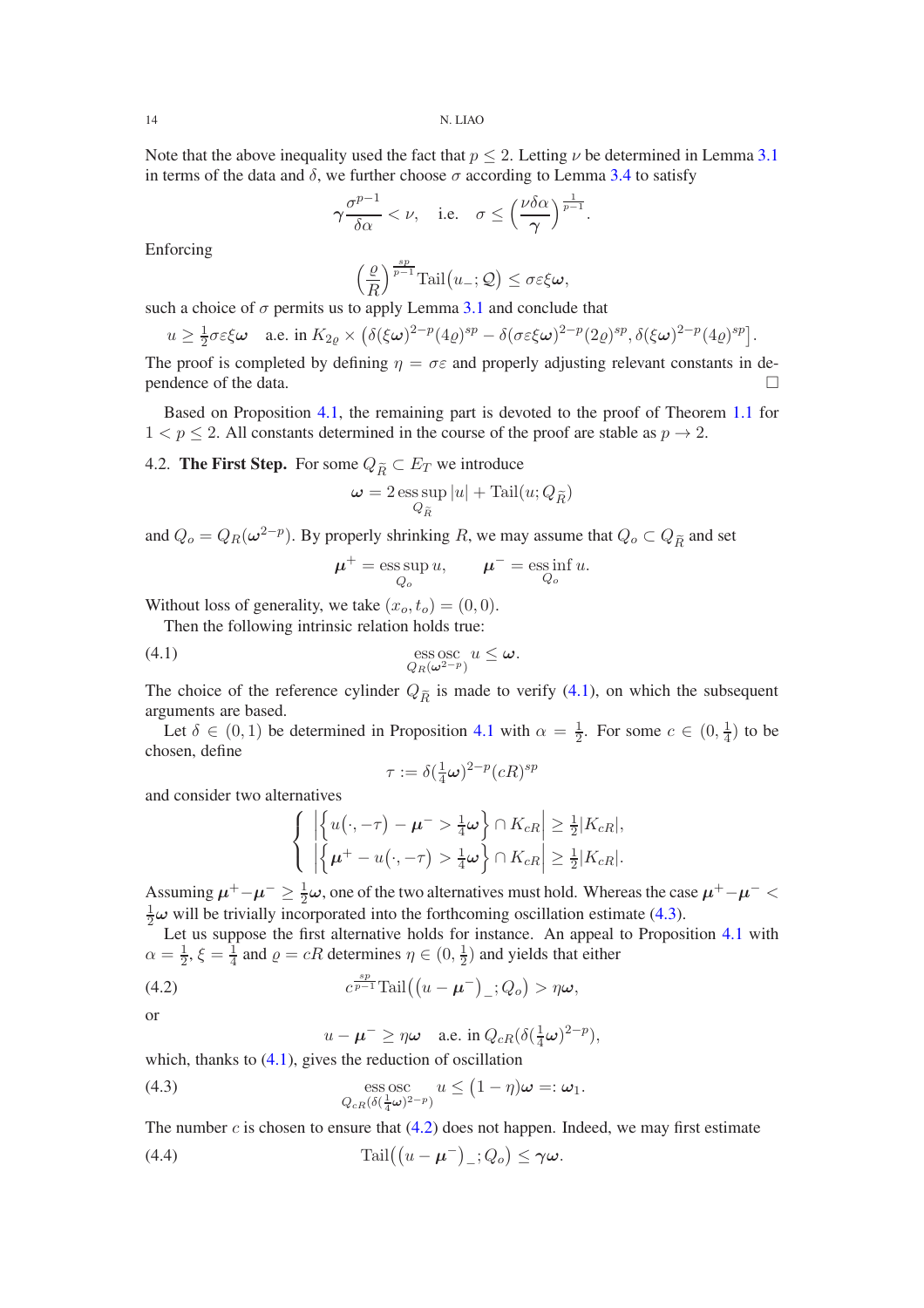This can be seen by the definitions of  $\omega$  and the tail,

$$
\begin{split}\n\left[\text{Tail}\left(\left(u-\boldsymbol{\mu}^{-}\right)_{-};Q_{o}\right)\right]^{p-1} &= R^{sp} \underset{-\omega^{2-p}R^{sp} < t < 0}{\text{ess sup}} \int_{\mathbb{R}^{N}\setminus K_{R}} \frac{\left(u-\boldsymbol{\mu}^{-}\right)_{-}^{p-1}}{|x|^{N+sp}} \, \mathrm{d}x \\
&\leq \gamma \omega^{p-1} + \gamma R^{sp} \underset{-\omega^{2-p}R^{sp} < t < 0}{\text{ess sup}} \int_{\mathbb{R}^{N}\setminus K_{R}} \frac{u_{-}^{p-1}}{|x|^{N+sp}} \, \mathrm{d}x \\
&= \gamma \omega^{p-1} + \gamma R^{sp} \underset{-\omega^{2-p}R^{sp} < t < 0}{\text{ess sup}} \left[ \int_{\mathbb{R}^{N}\setminus K_{R}} \frac{u_{-}^{p-1}}{|x|^{N+sp}} \, \mathrm{d}x + \int_{K_{R}^{-}\setminus K_{R}} \frac{u_{-}^{p-1}}{|x|^{N+sp}} \, \mathrm{d}x \right] \\
&\leq \gamma \omega^{p-1}.\n\end{split}
$$

Then, using  $(4.4)$  we choose

<span id="page-14-0"></span>(4.5) 
$$
c^{\frac{sp}{p-1}}\gamma\omega \leq \eta\omega, \quad \text{i.e.} \quad c \leq \left(\frac{\eta}{\gamma}\right)^{\frac{p-1}{sp}},
$$

such that [\(4.2\)](#page-13-2) does not occur. Note that [\(4.5\)](#page-14-0) is not the final choice of c yet and it is subject to a further smallness requirement.

<span id="page-14-2"></span>Next we set  $R_1 = \lambda R$  for some  $\lambda \leq c$  to verify the set inclusion

$$
(4.6) \tQ_{R_1}(\omega_1^{2-p}) \subset Q_{cR}(\delta(\tfrac{1}{4}\omega)^{2-p}), \quad \text{i.e.} \quad \lambda \le 4^{\frac{p-2}{p}}\delta^{\frac{1}{p}}c.
$$

As a result of this inclusion and [\(4.3\)](#page-13-1) we obtain

$$
\operatorname{ess}\operatorname{osc}_{Q_{R_1}(\omega_1^{2-p})} u \leq \omega_1,
$$

which plays the role of  $(4.1)$  in the next stage.

4.3. The Induction. Now we may proceed by induction. Suppose up to  $i = 0, 1, \dots, j$ , we have built

$$
\begin{cases}\nR_o = R, & R_i = \lambda R_{i-1}, & \omega_i = (1 - \eta)\omega_{i-1}, & Q_i = Q_{R_i}(\omega_i^{2-p}), \\
\mu_i^+ = \operatorname*{ess\,sup}_{Q_i} u, & \mu_i^- = \operatorname*{ess\,inf}_{Q_i} u, & \operatorname*{ess\,os\,sup}_{Q_i} u \le \omega_i.\n\end{cases}
$$

The induction argument will show that the above oscillation estimate continues to hold for the  $(j + 1)$ -th step.

Let  $\delta$  be fixed as before, whereas  $c \in (0,1)$  is subject to a further choice. To reduce the oscillation in the next stage, we basically repeat what has been done in the first step, now with  $\boldsymbol{\mu}_j^{\pm}, \boldsymbol{\omega}_j, R_j, Q_j,$  etc. In fact, we define

$$
\tau:=\delta(\tfrac{1}{4}\pmb{\omega}_j)^{2-p}(cR_j)^{sp}
$$

and consider two alternatives

$$
\left\{\begin{array}{l}\left|\left\{u(\cdot,-\tau)-\mu_j^->\frac{1}{4}\omega_j\right\}\cap K_{cR_j}\right|\geq\frac{1}{2}|K_{cR_j}|,\\ \left|\left\{\mu_j^+-u(\cdot,-\tau)>\frac{1}{4}\omega_j\right\}\cap K_{cR_j}\right|\geq\frac{1}{2}|K_{cR_j}|.\end{array}\right.
$$

Like in the first step, we may assume  $\mu_j^+ - \mu_j^- \ge \frac{1}{2}\omega_j$ , so that one of the two alternatives must hold. Otherwise the case  $\mu_j^+ - \mu_j^- < \frac{1}{2}\omega_j$  can be trivially incorporated into the forthcoming oscillation estimate [\(4.8\)](#page-15-0).

Let us suppose the first case holds for instance. An application of Proposition [4.1](#page-12-0) in  $Q_i$ , with  $\alpha = \frac{1}{2}$  $\frac{1}{2}, \xi = \frac{1}{4}$  $\frac{1}{4}$  and  $\rho = cR_j$  yields (for the same  $\eta$  as before) that either

<span id="page-14-1"></span>(4.7) 
$$
c^{\frac{sp}{p-1}}\mathrm{Tail}\big(\big(u-\mu_j^-\big)_-;Q_j\big) > \eta\omega_j,
$$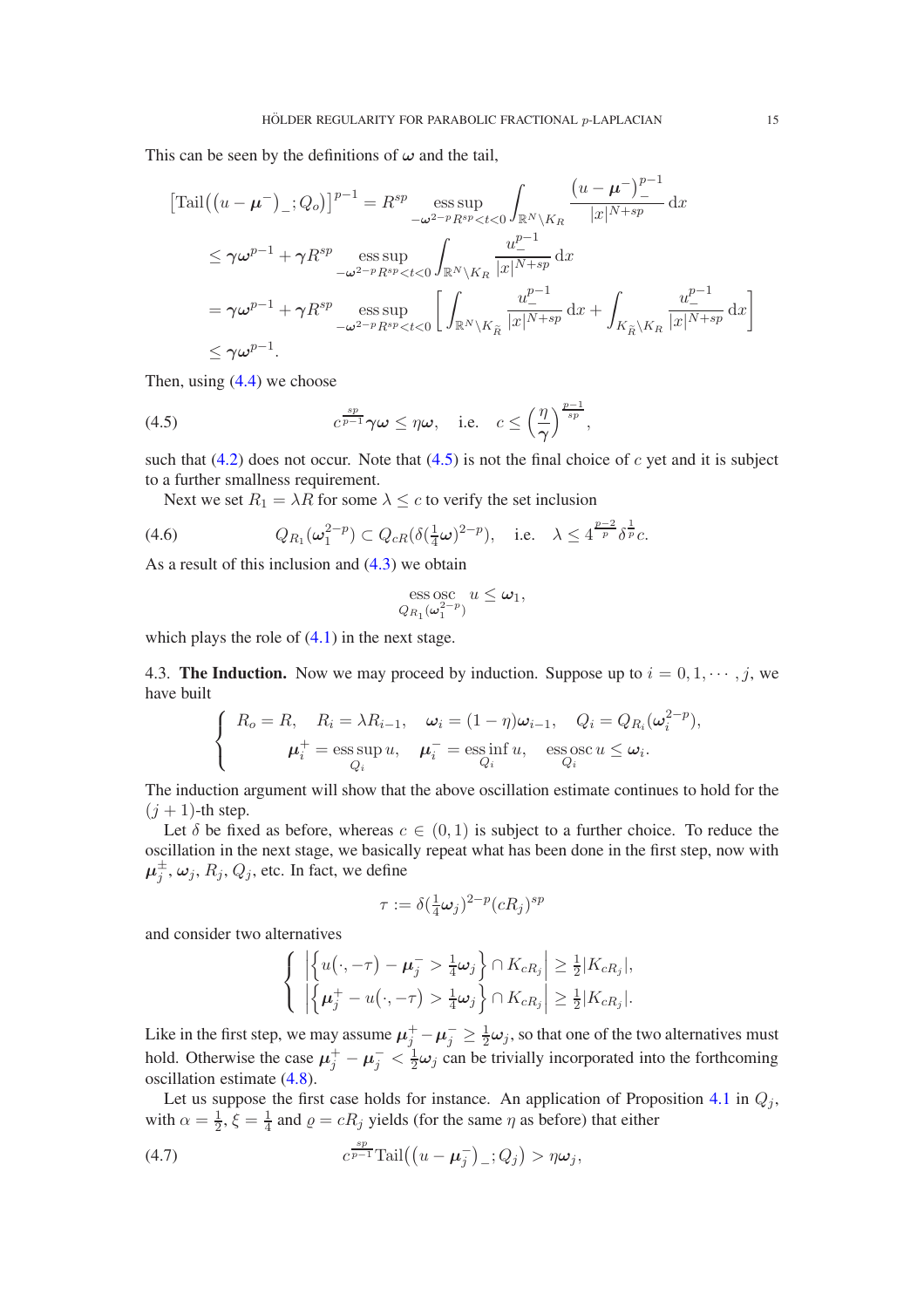or

<span id="page-15-1"></span><span id="page-15-0"></span>
$$
u - \boldsymbol{\mu}_j^- \ge \eta \boldsymbol{\omega}_j \quad \text{a.e. in } Q_{cR_j} (\delta(\tfrac{1}{4}\boldsymbol{\omega}_j)^{2-p}),
$$

which, thanks to the  $j$ -th induction assumption, gives the reduction of oscillation

(4.8) 
$$
\operatorname*{ess\,osc}_{Q_{cR_j}(\delta(\frac{1}{4}\omega_j)^{2-p})} u \leq (1-\eta)\omega_j =: \omega_{j+1}.
$$

The final choice of c is made to ensure that  $(4.7)$  does not happen, independent of j. This hinges upon the following tail estimate

(4.9) 
$$
\operatorname{Tail}\left(\left(u-\mu_j^-\right)_-;Q_j\right)\leq \gamma\omega_j.
$$

To prove this, we first rewrite the tail as follows:

$$
\begin{split} \left[\text{Tail}\left((u-\mu_{j}^{-})_{-};Q_{j}\right)\right]^{p-1} &= R_{j}^{sp} \operatorname*{ess\,sup}_{-\omega_{j}^{2-p}R_{j}^{sp} < t < 0} \int_{\mathbb{R}^{N}\backslash K_{j}} \frac{\left(u-\mu_{j}^{-}\right)_{-}^{p-1}}{|x|^{N+sp}} \,\mathrm{d}x \\ &= R_{j}^{sp} \operatorname*{ess\,sup}_{-\omega_{j}^{2-p}R_{j}^{sp} < t < 0} \left[\int_{\mathbb{R}^{N}\backslash K_{R}} \frac{\left(u-\mu_{j}^{-}\right)_{-}^{p-1}}{|x|^{N+sp}} \,\mathrm{d}x + \sum_{i=1}^{j} \int_{K_{i-1}\backslash K_{i}} \frac{\left(u-\mu_{j}^{-}\right)_{-}^{p-1}}{|x|^{N+sp}} \,\mathrm{d}x\right]. \end{split}
$$

The first integral is estimated by using the definition of  $\omega$ . Namely, for any  $t \in (-\omega_j^{2-p} R_j^{sp})$  $_j^{sp},0),$ 

$$
\int_{\mathbb{R}^N \backslash K_R} \frac{\left(u - \mu_j^-\right)_-^{p-1}}{|x|^{N+sp}} dx \le \gamma \int_{\mathbb{R}^N \backslash K_R} \frac{|\mu_j^-|^{p-1} + u_-^{p-1}}{|x|^{N+sp}} dx
$$
\n
$$
\le \gamma \frac{\omega^{p-1}}{R^{sp}} + \gamma \int_{K_{\widetilde{R}} \backslash K_R} \frac{u_-^{p-1}}{|x|^{N+sp}} dx + \gamma \int_{\mathbb{R}^N \backslash K_{\widetilde{R}}} \frac{u_-^{p-1}}{|x|^{N+sp}} dx
$$
\n
$$
\le \gamma \frac{\omega^{p-1}}{R^{sp}}.
$$

Whereas the second integral is estimated by using the simple fact that, for  $i = 1, 2, \dots, j$ ,

$$
(u - \mu_j^-)_- \le \mu_j^- - \mu_{i-1}^- \le \mu_j^+ - \mu_{i-1}^- \le \mu_{i-1}^+ - \mu_{i-1}^- \le \omega_{i-1} \quad \text{a.e. in } Q_{i-1}.
$$
  
 Namely, for any  $t \in (-\omega_j^{2-p} R_j^{sp}, 0)$ ,

$$
\int_{K_{i-1}\setminus K_i} \frac{\left(u-\mu_j^-\right)_{-}^{p-1}}{|x|^{N+sp}} \, \mathrm{d}x \le \gamma \frac{\omega_{i-1}^{p-1}}{R_i^{sp}}.
$$

Combine them and further estimate the tail by

$$
\begin{aligned} \left[ \text{Tail}\left( (u - \mu_j^-)_{-}; Q_j \right) \right]^{p-1} &\leq \gamma R_j^{sp} \sum_{i=1}^j \frac{\omega_{i-1}^{p-1}}{R_i^{sp}} \\ &= \gamma \omega_j^{p-1} \sum_{i=1}^j (1 - \eta)^{(j-i+1)(1-p)} \lambda^{(j-i)sp} .\end{aligned}
$$

The summation in the last display is bounded by  $(1 - \eta)^{1-p}$  if we restrict the choice of  $\lambda$  by

<span id="page-15-2"></span>
$$
(1 - \eta)^{1-p} \lambda^{sp} \le \frac{1}{2}
$$
, i.e.  $\lambda \le 2^{-\frac{1}{sp}} (1 - \eta)^{\frac{p-1}{sp}}$ .

Consequently, the tail estimate  $(4.9)$  is proven and  $(4.7)$  does not happen, if we choose c to verify

(4.10) 
$$
c^{sp}\gamma \le \eta^{p-1}
$$
, i.e.  $c \le \frac{1}{\gamma}\eta^{\frac{p-1}{sp}}$ .

The final choice of  $c$  is made out of the smaller one of  $(4.5)$  and  $(4.10)$ .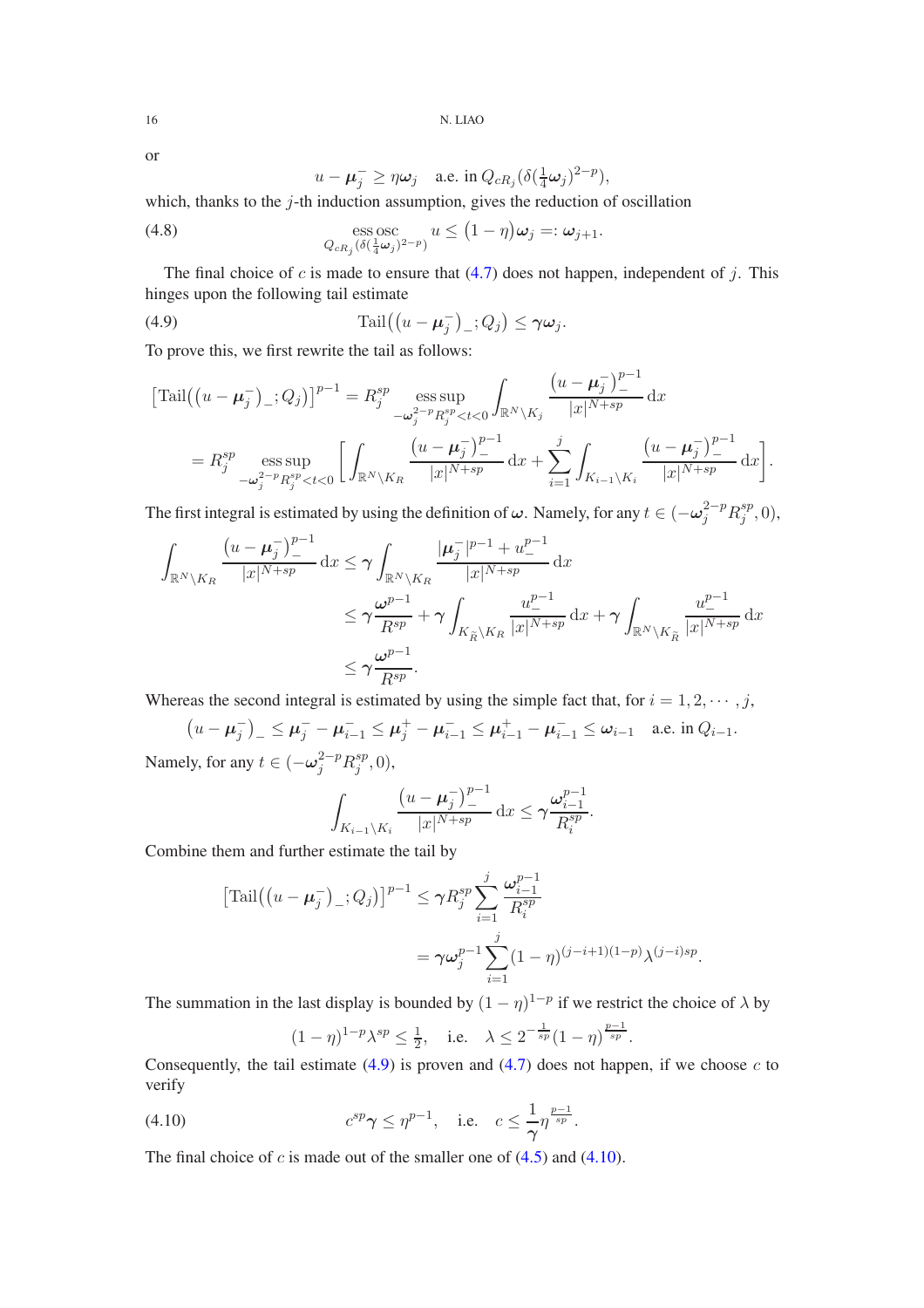Let  $R_{j+1} = \lambda R_j$  for some  $\lambda \in (0,1)$  to verify the set inclusion

$$
(4.11) \tQ_{R_{j+1}}(\omega_{j+1}^{2-p}) \subset Q_{cR_j}(\delta(\frac{1}{2}\omega_j)^{2-p}), \text{ i.e. } \lambda \le 2^{\frac{p-2}{p}} \delta^{\frac{1}{p}} c.
$$

Note that the choice of  $\lambda$  in the last display may have been adjusted from the precious one in [\(4.6\)](#page-14-2) due to the possible change of c made in [\(4.10\)](#page-15-2). The final choice of  $\lambda$  is

<span id="page-16-0"></span>
$$
\lambda = \min \left\{ 2^{-\frac{1}{sp}} (1 - \eta)^{\frac{p-1}{sp}}, 2^{\frac{p-2}{p}} \delta^{\frac{1}{p}} c \right\}.
$$

As a result of the inclusion  $(4.11)$  and  $(4.8)$  we obtain

$$
\operatorname*{ess\,osc}_{Q_{R_{j+1}}(\omega_{j+1}^{2-p})} u \leq \omega_{j+1},
$$

which completes the induction argument. From now on, the deduction of a Hölder modulus of continuity becomes quite standard; cf. [\[9,](#page-24-7) Chapter III, Proposition 3.1].

5. PROOF OF THEOREM  $1 \cdot n > 2$ 

As in the previous section, we first introduce  $Q_{\widetilde{R}} \subset E_T$ ,

$$
\pmb{\omega} = 2 \operatorname*{ess\,sup}_{Q_{\widetilde{R}}} |u| + \operatorname{Tail}(u;Q_{\widetilde{R}})
$$

and  $Q_o = Q_R(a\theta)$  for  $\theta = (\frac{1}{4}\omega)^{2-p}$  and some  $a \in (0,1)$  to be determined. By properly shrinking  $R$ , we may assume that  $Q_o \subset Q_{\widetilde{R}}$  and set

<span id="page-16-1"></span>
$$
\boldsymbol{\mu}^+ = \operatorname*{ess\,sup}_{Q_o} u, \qquad \boldsymbol{\mu}^- = \operatorname*{ess\,inf}_{Q_o} u.
$$

Without loss of generality, we take  $(x_o, t_o) = (0, 0)$ .

Then the following intrinsic relation holds:

(5.1) 
$$
\underset{Q_R(a(\frac{1}{4}\omega)^{2-p})}{\operatorname{ess}\, \operatorname{osc}} u \leq \omega.
$$

As before, the choice of  $Q_{\tilde{R}}$  is made to ensure [\(5.1\)](#page-16-1), on which the subsequent arguments are based.

Unlike the case  $1 < p \le 2$ , an expansion of positivity for the case  $p > 2$  requires addition technical complication. To deal with this case, we instead refine DiBenedetto's argument in [\[10\]](#page-24-8): On one hand, the tail needs a great care in this intrinsic scaling scenario; on the other hand, we dispense with any kind of logarithmic estimate and just rely on the energy estimate.

5.1. The First Alternative. In this section, we work with  $u$  as a super-solution near its infimum. Furthermore, we assume

<span id="page-16-5"></span>
$$
\mu^+ - \mu^- > \frac{1}{2}\omega.
$$

The other case  $\mu^+ - \mu^- \leq \frac{1}{2}\omega$ , will be considered later.

Suppose  $a, c \in (0, 1)$  verify that  $a > 2c^{sp}$  for the moment (which will be confirmed in [\(5.11\)](#page-17-0) and [\(5.12\)](#page-17-1)), and for some  $\bar{t} \in (-a\theta R^{sp} + \theta(cR)^{sp}, 0]$ , there holds

<span id="page-16-4"></span>(5.3) 
$$
\left| \left\{ u \leq \mu^{-} + \frac{1}{4} \omega \right\} \cap (0, \bar{t}) + Q_{cR}(\theta) \right| \leq \nu |Q_{cR}(\theta)|,
$$

where  $\nu$  is the constant determined in Lemma [3.1](#page-6-1) (with  $\delta = 1$ ) in terms of the data. According to Lemma [3.1](#page-6-1) with  $\delta = 1$ ,  $\xi = \frac{1}{4}$  and  $\rho = cR$ , we have either

<span id="page-16-2"></span>(5.4) 
$$
c^{\frac{sp}{p-1}}\mathrm{Tail}((u-\mu^{-})_{-};Q_{o})>\frac{1}{4}\omega,
$$

or

<span id="page-16-3"></span>(5.5) 
$$
u \ge \mu^{-} + \frac{1}{8}\omega
$$
 a.e. in  $(0, \bar{t}) + Q_{\frac{1}{2}cR}(\theta)$ .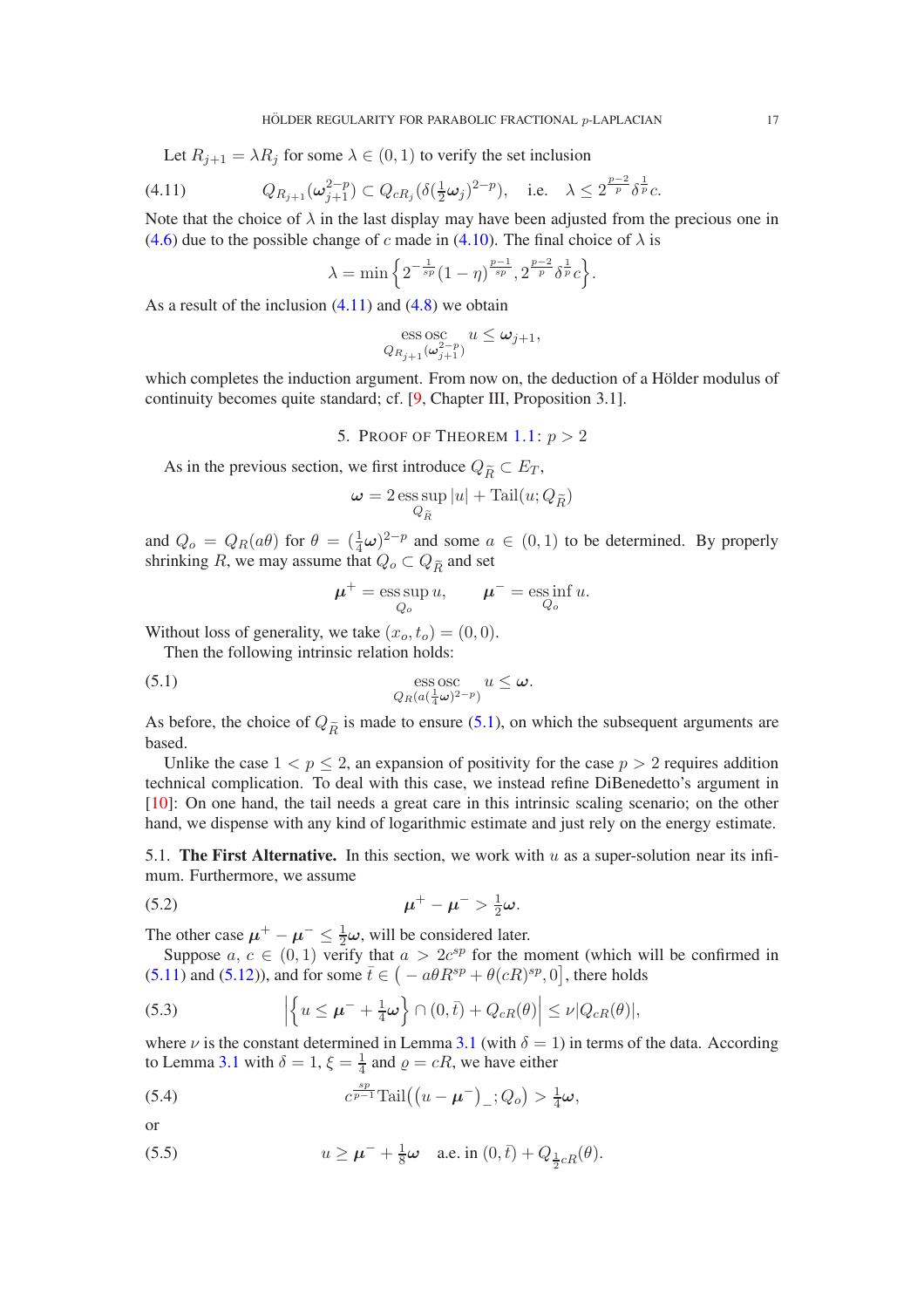To proceed, we restrict c so that  $(5.4)$  does not happen. Indeed, since, according to the definition of  $\omega$ , the tail can be easily estimated by (cf. [\(4.4\)](#page-13-3))

<span id="page-17-6"></span>
$$
\mathrm{Tail}((u-\boldsymbol{\mu}^-)_{-};Q_o) \leq \gamma \boldsymbol{\omega},
$$

we impose

(5.6) 
$$
c^{\frac{sp}{p-1}}\gamma\omega \leq \frac{1}{4}\omega, \quad \text{i.e.} \quad c \leq \left(\frac{1}{4\gamma}\right)^{\frac{p-1}{sp}}.
$$

Note that this is not the final choice of  $c$  yet and it is subject to further smallness requirements in the course of the proof.

The pointwise estimate in [\(5.5\)](#page-16-3) at  $t_* = \bar{t} - \theta(\frac{1}{2})$  $\frac{1}{2}cR$ <sup>sp</sup> allows us to apply Lemma [3.2](#page-9-0) with  $\rho = \frac{1}{2}$  $\frac{1}{2}cR$  and obtain that for some  $\xi_o \in (0, \frac{1}{8})$  $\frac{1}{8}$ ), either

<span id="page-17-3"></span>(5.7) 
$$
\left(\frac{1}{2}c\right)^{\frac{sp}{p-1}}\mathrm{Tail}\left(\left(u-\mu^{-}\right)_{-};Q_{o}\right)>\xi_{o}\omega,
$$

or

<span id="page-17-2"></span>(5.8) 
$$
u \ge \mu^{-} + \frac{1}{2}\xi_o\omega \quad \text{a.e. in } K_{\frac{1}{4}cR} \times (t_*, t_* + \nu_o(\xi_o\omega)^{2-p}(\frac{1}{2}cR)^{sp}].
$$

The number  $\xi_o$  is chosen to fulfill

<span id="page-17-4"></span>(5.9) 
$$
\nu_o(\xi_o \omega)^{2-p} (\frac{1}{2}cR)^{sp} \ge a(\frac{1}{4}\omega)^{2-p} R^{sp}, \text{ i.e. } \xi_o = \frac{1}{4} \left( \frac{\nu_o c^{sp}}{2^p a} \right)^{\frac{1}{p-2}}.
$$

In this way, the estimate [\(5.8\)](#page-17-2) can be claimed up to  $t = 0$  and yields the reduction of oscillation (5.10) ess osc  $Q_{\frac{1}{4}cR}(\theta)$  $u \leq (1 - \frac{1}{2}\xi_o)\boldsymbol{\omega}.$ 

Note that in the dependence of 
$$
\xi_o
$$
, the constants a and c are still to be determined. For the moment, let us suppose c has been fixed. We then select a to ensure (5.7) does not occur. In fact, since the tail is bounded by  $\gamma\omega$  as before, we impose

<span id="page-17-5"></span><span id="page-17-0"></span>
$$
(\tfrac{1}{2}c)^{\frac{sp}{p-1}}\gamma\omega\leq\xi_o\omega\equiv\tfrac{1}{4}\Big(\frac{\nu_oc^{sp}}{2^p a}\Big)^{\frac{1}{p-2}}\omega,
$$

where we have employed the selection of  $\xi_o$  in [\(5.9\)](#page-17-4). Consequently, the above display yields the relation of  $a$  and  $c$ , that is,

(5.11) 
$$
a = \frac{\nu_o}{\gamma} c^{\frac{sp}{p-1}}.
$$

Hence, by this choice, the estimate  $(5.7)$  does not occur and the reduction of oscillation  $(5.10)$ actually holds.

Moreover, the assumption  $a > 2c^{sp}$  made at the beginning is verified, if we use [\(5.11\)](#page-17-0) and further restrict  $c$  by

.

(5.12) 
$$
a = \frac{\nu_o}{\gamma} c^{\frac{sp}{p-1}} > 2c^{sp}, \text{ i.e. } c < \left(\frac{\nu_o}{\gamma}\right)^{sp\frac{p-1}{p-2}}
$$

The number  $\alpha$  will be eventually fixed via [\(5.11\)](#page-17-0), once we determine  $\alpha$  in the end.

5.2. The Second Alternative. In this section, we work with  $u$  as a sub-solution near its supre-mum. Suppose [\(5.3\)](#page-16-4) does not hold for any  $\bar{t} \in (-a\theta R^{sp} + \theta(cR)^{sp}, 0]$ . Due to [\(5.2\)](#page-16-5), this can be rephrased as

<span id="page-17-1"></span>
$$
\left| \left\{ \boldsymbol{\mu}^+ - u \ge \frac{1}{4} \boldsymbol{\omega} \right\} \cap (0, \bar{t}) + Q_{cR}(\theta) \right| > \nu |Q_{cR}(\theta)|.
$$

Based on this, it is not hard to find some  $t_* \in \left[\bar{t} - \theta(cR)^{sp}, \bar{t} - \frac{1}{2}\nu\theta(cR)^{sp}\right]$ , such that

$$
\left| \left\{ \boldsymbol{\mu}^+ - u(\cdot, t_*) \ge \frac{1}{4} \boldsymbol{\omega} \right\} \cap K_{cR} \right| > \frac{1}{2} \nu |K_{cR}|.
$$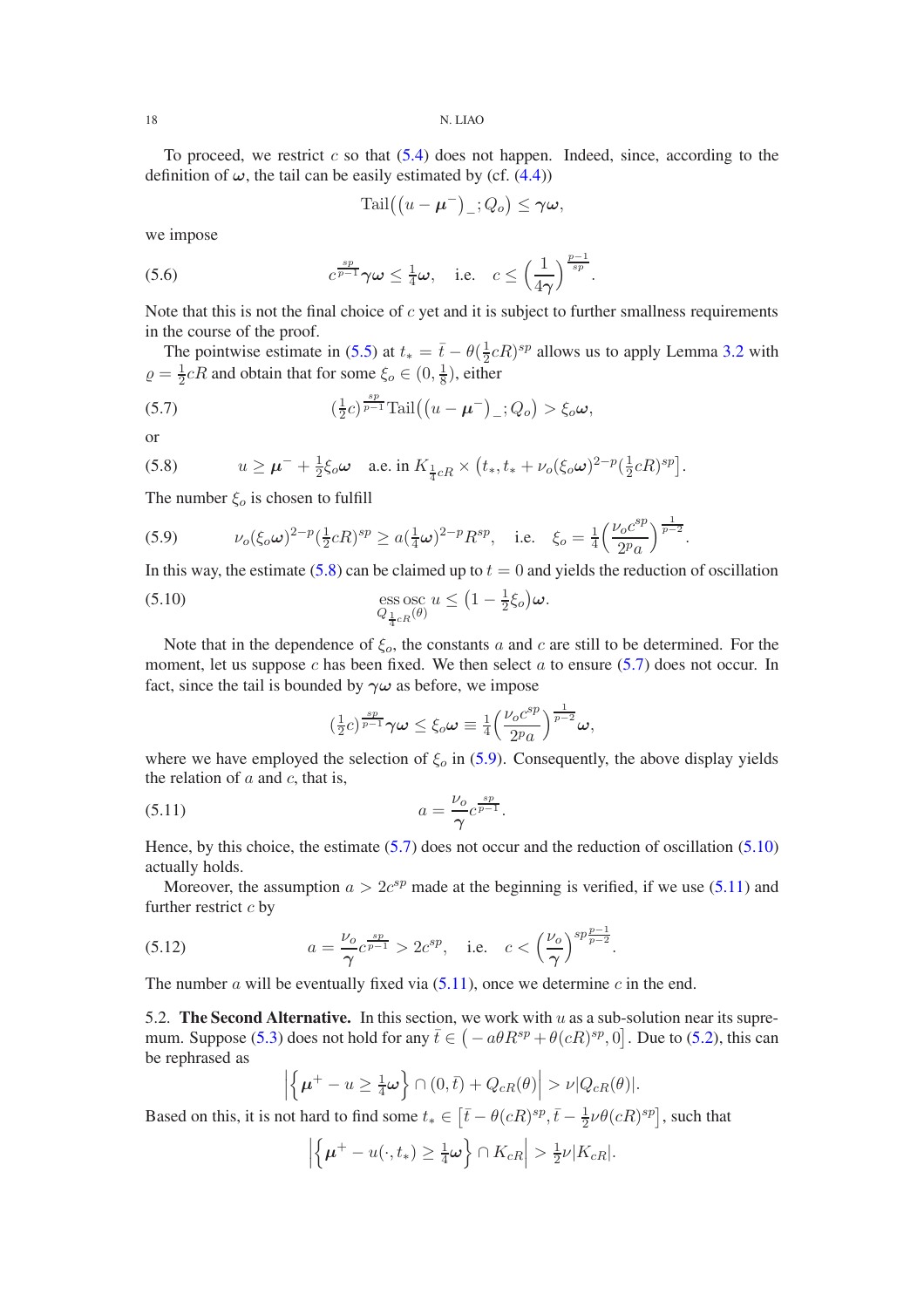Indeed, if the above inequality were not to hold for any  $s$  in the given interval, then

$$
\left| \left\{ \mu^+ - u \ge \frac{1}{4} \omega \right\} \cap (0, \bar{t}) + Q_{cR}(\theta) \right| = \int_{\bar{t} - \theta(cR)^p}^{\bar{t} - \frac{1}{2}\nu\theta(cR)^{sp}} \left| \left\{ \mu^+ - u(\cdot, s) \ge \frac{1}{4} \omega \right\} \cap K_{cR} \right| ds
$$
  
+ 
$$
\int_{\bar{t} - \frac{1}{2}\nu\theta(cR)^{sp}}^{\bar{t}} \left| \left\{ \mu^+ - u(\cdot, s) \ge \frac{1}{4} \omega \right\} \cap K_{cR} \right| ds
$$
  
< 
$$
< \frac{1}{2}\nu |K_{cR}|\theta(cR)^{sp} \left(1 - \frac{1}{2}\nu\right) + \frac{1}{2}\nu\theta(cR)^{sp} |K_{cR}|
$$
  
<  $\nu |Q_{cR}(\theta)|$ ,

which would yield a contradiction.

Starting from this measure theoretical information, we may apply Lemma [3.3](#page-10-0) (with  $\alpha = \frac{1}{2}$ )  $rac{1}{2}\nu$ and  $\varrho = cR$ ) to obtain  $\delta$  and  $\varepsilon$  depending on the data and  $\nu$ , such that, for some  $\xi_1 \in (0, \frac{1}{4})$  $\frac{1}{4}),$ either

(5.13) 
$$
c^{\frac{sp}{p-1}} \text{Tail}((\mu^+ - u)_+; Q_o) > \xi_1 \omega,
$$

or

<span id="page-18-0"></span>
$$
(5.14) \left| \left\{ \mu^+ - u(\cdot, t) \ge \varepsilon \xi_1 \omega \right\} \cap K_{cR} \right| \ge \frac{\alpha}{2} |K_{cR}| \text{ for all } t \in \left( t_*, t_* + \delta(\xi_1 \omega)^{2-p} (cR)^{sp} \right].
$$

The number  $\xi_1$  is chosen to satisfy

<span id="page-18-1"></span>
$$
\delta(\xi_1\omega)^{2-p}(cR)^{sp} \ge \theta(cR)^{sp}, \quad \text{i.e.} \quad \xi_1 = \frac{1}{4}\delta^{\frac{1}{p-2}}.
$$

In this way, the measure theoretical information  $(5.14)$  can be claimed up to the time level  $\bar{t}$ . Whereas the constant c is again chosen so small that [\(5.13\)](#page-18-1) does not happen. A simple calculation as before gives

<span id="page-18-4"></span>.

$$
(5.15) \t\t c \le \left(\frac{\xi_1}{\gamma}\right)^{\frac{p-1}{sp}}
$$

Consequently, the measure theoretical information [\(5.14\)](#page-18-0) yields

<span id="page-18-2"></span>
$$
(5.16) \quad \left| \left\{ \mu^+ - u(\cdot, t) \ge \varepsilon \xi_1 \omega \right\} \cap K_{cR} \right| \ge \frac{\alpha}{2} |K_{cR}| \text{ for all } t \in \left( -a\theta R^{sp} + \theta(cR)^{sp}, 0 \right],
$$

thanks to the arbitrariness of  $\bar{t}$ .

Given [\(5.16\)](#page-18-2), we want to apply Lemma [3.4](#page-11-0) with  $\delta = 1$ ,  $\xi = \varepsilon \xi_1$  and  $\rho = cR$  next. To this end, we first let  $\nu$  be fixed in Lemma [3.1](#page-6-1) (with  $\delta = 1$  ) and choose  $\sigma \in (0, \frac{1}{2})$  $\frac{1}{2}$ ) to satisfy

$$
\gamma \frac{\sigma^{p-1}}{\alpha} \leq \nu.
$$

Then we use  $(5.11)$  and restrict c further to satisfy

<span id="page-18-5"></span>
$$
(5.17) \qquad a\theta R^{sp} - \theta(cR)^{sp} \ge (\sigma \varepsilon \xi_1 \omega)^{2-p} (cR)^{sp}, \quad \text{i.e.} \quad c \le \left(\frac{\nu_o}{\gamma}\right)^{\frac{p-1}{sp(p-2)}} (\sigma \varepsilon \xi_1)^{\frac{p-1}{sp}}.
$$

In this way, the measure theoretical information  $(5.16)$  gives that

<span id="page-18-3"></span>o

$$
\left|\left\{\boldsymbol{\mu}^+ - u(\cdot,t) \ge \varepsilon \xi_1 \boldsymbol{\omega}\right\} \cap K_{cR}\right| \ge \alpha |K_{cR}| \quad \text{ for all } t \in \left(-(\sigma \varepsilon \xi_1 \boldsymbol{\omega})^{2-p} (cR)^p, 0\right],
$$

which allows us to implement Lemma [3.4.](#page-11-0) Namely, there exists  $\gamma > 0$  depending only on the data, such that either

(5.18) 
$$
c^{\frac{sp}{p-1}} \text{Tail}((\mu^+ - u)_+; Q_o) > \sigma \varepsilon \xi_1 \omega
$$

or

$$
\left|\left\{\boldsymbol{\mu}^+ - u \leq \sigma \varepsilon \xi_1 \boldsymbol{\omega}\right\}\cap Q_{cR}(\theta)\right| \leq \nu \left|Q_{cR}(\widetilde{\theta})\right|, \quad \text{where } \widetilde{\theta} = (\sigma \varepsilon \xi_1 \boldsymbol{\omega})^{2-p}.
$$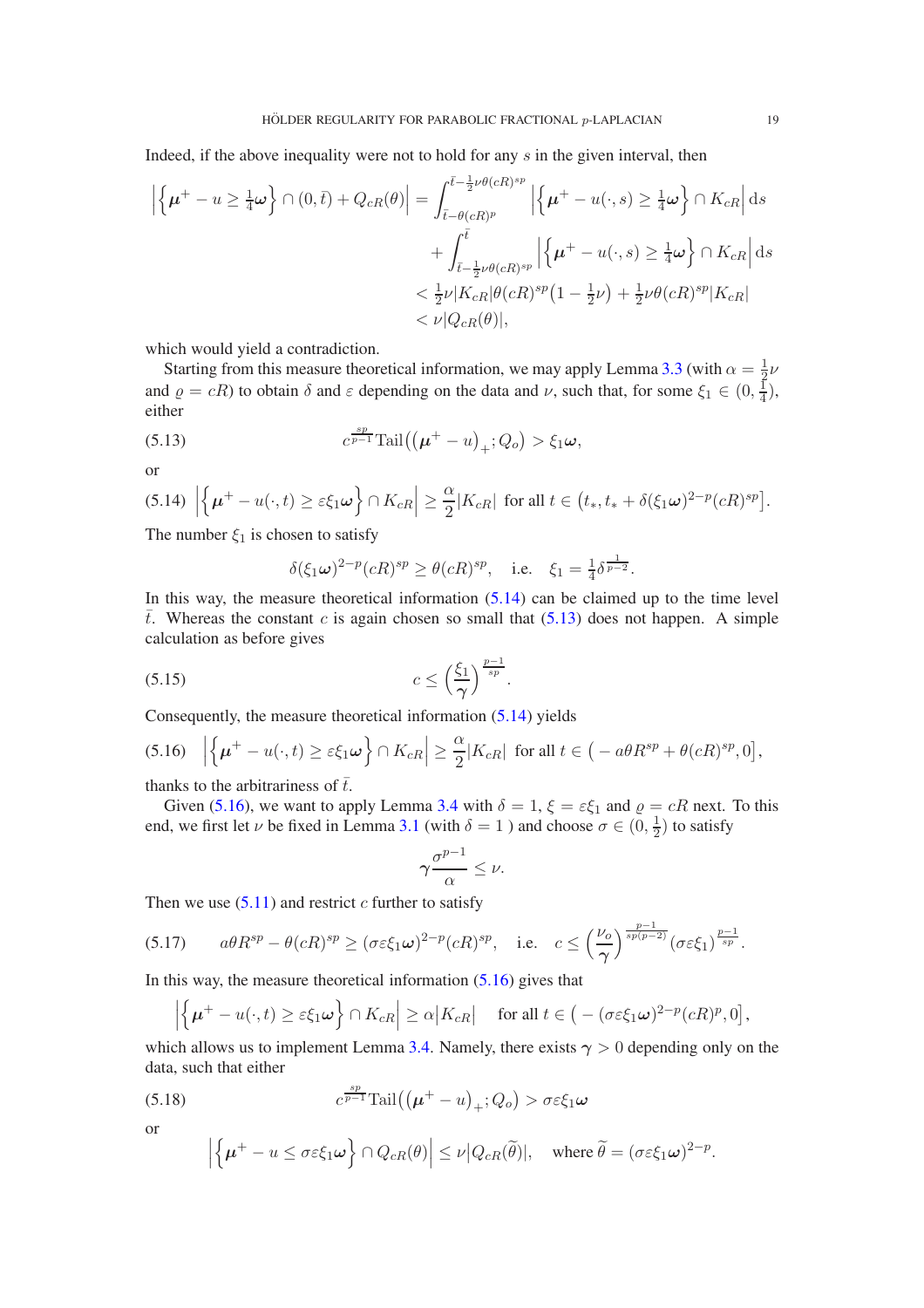By Lemma [3.1](#page-6-1) (with  $\delta = 1$ ), the last display yields

<span id="page-19-0"></span>
$$
\boldsymbol{\mu}^+ - u \ge \frac{1}{2}\sigma \varepsilon \xi_1 \boldsymbol{\omega} \quad \text{a.e. in } Q_{\frac{1}{2}cR}(\widetilde{\theta}),
$$

which in turn gives the reduction of oscillation

(5.19) 
$$
\operatorname{ess} \operatorname{osc}_{Q_{\frac{1}{2}cR}(\widetilde{\theta})} u \leq \left(1 - \frac{1}{2}\sigma \varepsilon \xi_1\right) \omega.
$$

Once again, we may restrict the choice of c to ensure that  $(5.18)$  does not happen. By a similar calculation as before, this amounts to requiring

$$
(5.20) \t\t c \le \left(\frac{\sigma \varepsilon \xi_1}{\gamma}\right)^{\frac{p-1}{sp}}.
$$

Combining  $(5.10)$  and  $(5.19)$ , we arrive at

(5.21) 
$$
\underset{Q_{\frac{1}{4}cR}(\theta)}{\mathrm{ess}\, \mathrm{osc}} u \leq (1-\eta)\omega := \omega_1,
$$

where

<span id="page-19-3"></span><span id="page-19-1"></span>
$$
\eta = \min\left\{\frac{1}{2}\xi_o, \frac{1}{2}\sigma \varepsilon \xi_1\right\}.
$$

Now, set  $\theta_1 = (\frac{1}{4}\omega_1)^{2-p}$  and  $R_1 = \frac{1}{4}cR$ . To prepare the induction, we need to verify the set inclusion

$$
Q_{R_1}(a\theta_1) \subset Q_{\frac{1}{4}cR}(\theta)
$$
, i.e.  $a \leq \left[\frac{1}{4}(1-\eta)\right]^{p-2}$ .

This, by the choice of  $a$  in [\(5.11\)](#page-17-0), amounts to further requiring the smallness of  $c$ .

As a result of this inclusion and  $(5.21)$ , we obtain

$$
\operatorname*{ess\,osc}_{Q_{R_1}(a\theta_1)} u \leq \omega_1,
$$

which takes the place of  $(5.1)$  in the next stage. Note that this oscillation estimate also takes into account the reverse case of [\(5.2\)](#page-16-5).

5.3. The Induction. Now we may proceed by induction. Suppose up to  $i = 0, 1, \dots, j$ , we have built

$$
\begin{cases}\nR_o = R, & R_i = \frac{1}{4}cR_{i-1}, & \omega_i = (1 - \eta)\omega_{i-1}, \\
\theta_i = (\frac{1}{4}\omega_i)^{2-p}, & Q_i = Q_{R_i}(a\theta_i), \\
\mu_i^+ = \operatorname*{ess\,sup}_{Q_i} u, & \mu_i^- = \operatorname*{ess\,inf}_{Q_i} u, & \operatorname*{ess\,os\,sup}_{Q_i} u \le \omega_i.\n\end{cases}
$$

The induction argument will show that the above oscillation estimate continues to hold for the  $(j + 1)$ -th step.

Like in the proof for  $1 < p \le 2$ , we can repeat all the previous arguments, which now are adapted with  $\mu_j^{\pm}$ ,  $\omega_j$ ,  $R_j$ ,  $\theta_j$ ,  $Q_j$ , etc. In the end, we have a reduction of oscillation parallel with  $(5.21)$ , that is,

(5.22) 
$$
\underset{Q_{\frac{1}{4}cR_j}(\theta_j)}{\operatorname{ess}\operatorname{osc}} u \leq (1-\eta)\omega_j := \omega_{j+1}.
$$

Now, setting  $\theta_{j+1} = (\frac{1}{4}\omega_{j+1})^{2-p}$  and  $R_{j+1} = \frac{1}{4}$  $\frac{1}{4}cR_j$ , it is straightforward to verify the set inclusion

<span id="page-19-2"></span>
$$
Q_{R_{j+1}}(a\theta_{j+1}) \subset Q_{\frac{1}{4}cR_j}(\theta_j),
$$

which, by  $(5.22)$ , implies

$$
\operatorname*{ess\,osc}_{Q_{R_{j+1}}(a\theta_{j+1})}u\leq \omega_{j+1}.
$$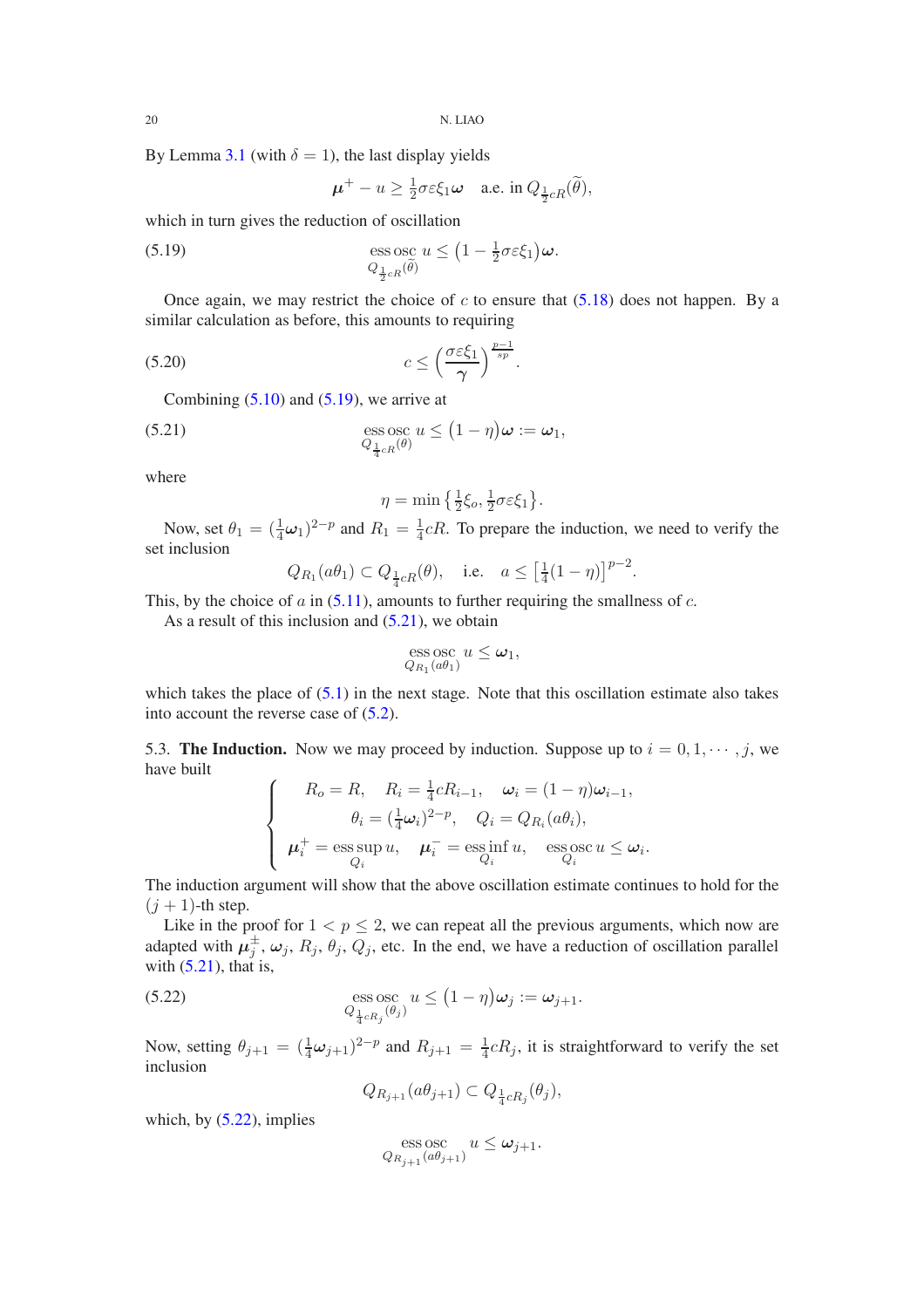A key step lies in determining c as done in  $(5.6)$ ,  $(5.15)$ ,  $(5.12)$ ,  $(5.17)$  and  $(5.20)$ , such that the alternative involving the tail, along the course of the arguments, does not really occur and hence [\(5.22\)](#page-19-2) can be reached. This hinges upon the following estimate of the tail:

$$
\mathrm{Tail}((u-\boldsymbol{\mu}_j^{\pm})_{\pm};Q_j) \leq \gamma \boldsymbol{\omega}_j.
$$

The computations leading to the above tail estimate can be performed as those leading to [\(4.9\)](#page-15-1). We omit the details to avoid repetition. After the number c is determined independent of  $j$ , the number  $\alpha$  is finally chosen via the relation  $(5.11)$ . Hence the induction is completed and the derivation of a Hölder modulus of continuity follows.

### APPENDIX A. FRACTIONAL SOBOLEV INEQUALITIES

<span id="page-20-0"></span>Note that the definition of the space  $W^{s,p}$  in Section [1.2](#page-2-0) is also valid for  $p = 1$ , though we will not use it. An elementary proof of the following result can be retrieved from [\[14,](#page-25-0) Theorem 6.5].

<span id="page-20-1"></span>**Proposition A.1.** Let  $s \in (0,1)$  and  $p \ge 1$  satisfying  $sp \lt N$ . For any measurable and compactly supported function  $u:\mathbb{R}^N\to\mathbb{R}$ , there holds

$$
\left(\int_{\mathbb{R}^N} |u|^{\frac{Np}{N-sp}} \, \mathrm{d}x\right)^{\frac{N-sp}{N}} \le C \int_{\mathbb{R}^N} \int_{\mathbb{R}^N} \frac{|u(x)-u(y)|^p}{|x-y|^{N+sp}} \, \mathrm{d}x \mathrm{d}y
$$

*for some positive constant*  $C = C(s, p, N)$ *.* 

It is our intention to circumvent a more advanced theory of function spaces, extension domains, etc. and keep this section as elementary as possible.

The following local version is a direct consequence of Proposition [A.1.](#page-20-1) Here and in the sequel, we omit the reference to the center of a ball  $K_R$ .

<span id="page-20-3"></span>**Proposition A.2.** *Let*  $s \in (0,1)$  *and*  $p \ge 1$ *. For any function*  $u \in W^{s,p}(K_R)$  *that is compactly supported in*  $K_{(1-d)R}$  *with some*  $d \in (0,1)$ *, there holds* 

$$
\left(\int_{K_R} |u|^{\kappa p} \,\mathrm{d} x\right)^{\frac{1}{\kappa}} \leq CR^{sp} \int_{K_R} \int_{K_R} \frac{\left|u(x) - u(y)\right|^p}{|x - y|^{N + sp}} \,\mathrm{d} x \mathrm{d} y + \frac{C}{d^{N + sp}} \int_{K_R} |u(x)|^p \,\mathrm{d} x
$$

*for some positive constant*  $C = C(\kappa, s, p, N)$ *, where* 

$$
\kappa \in \left\{ \begin{array}{cc} \left[1, \frac{N}{N-sp}\right], & sp < N, \\ \left[1, \infty\right), & sp \ge N. \end{array} \right.
$$

*Proof.* It suffices to show the inequality for  $R = 1$ , thanks to its scaling invariance in R. Since u is compactly supported in  $K_1$ , we may view it as a function in  $W^{s,p}(\mathbb{R}^N)$  upon zero extension. This fact is verified by a simple calculation (similar to what follows). First consider the case  $sp < N$ . According to Proposition [A.1,](#page-20-1) we estimate

<span id="page-20-2"></span>
$$
\left(\int_{\mathbb{R}^N} |u|^{\frac{Np}{N-sp}} dx\right)^{\frac{N-sp}{N}} \leq C \int_{\mathbb{R}^N} \int_{\mathbb{R}^N} \frac{|u(x) - u(y)|^p}{|x - y|^{N+sp}} dx dy
$$
\n(A.1)\n
$$
= C \int_{K_1} \int_{K_1} \frac{|u(x) - u(y)|^p}{|x - y|^{N+sp}} dx dy + 2C \int_{K_1} \int_{\mathbb{R}^N \setminus K_1} \frac{|u(y)|^p}{|x - y|^{N+sp}} dx dy
$$
\n
$$
\leq C \int_{K_1} \int_{K_1} \frac{|u(x) - u(y)|^p}{|x - y|^{N+sp}} dx dy + \frac{C}{d^{N+sp}} \int_{K_1} |u(y)|^p dy.
$$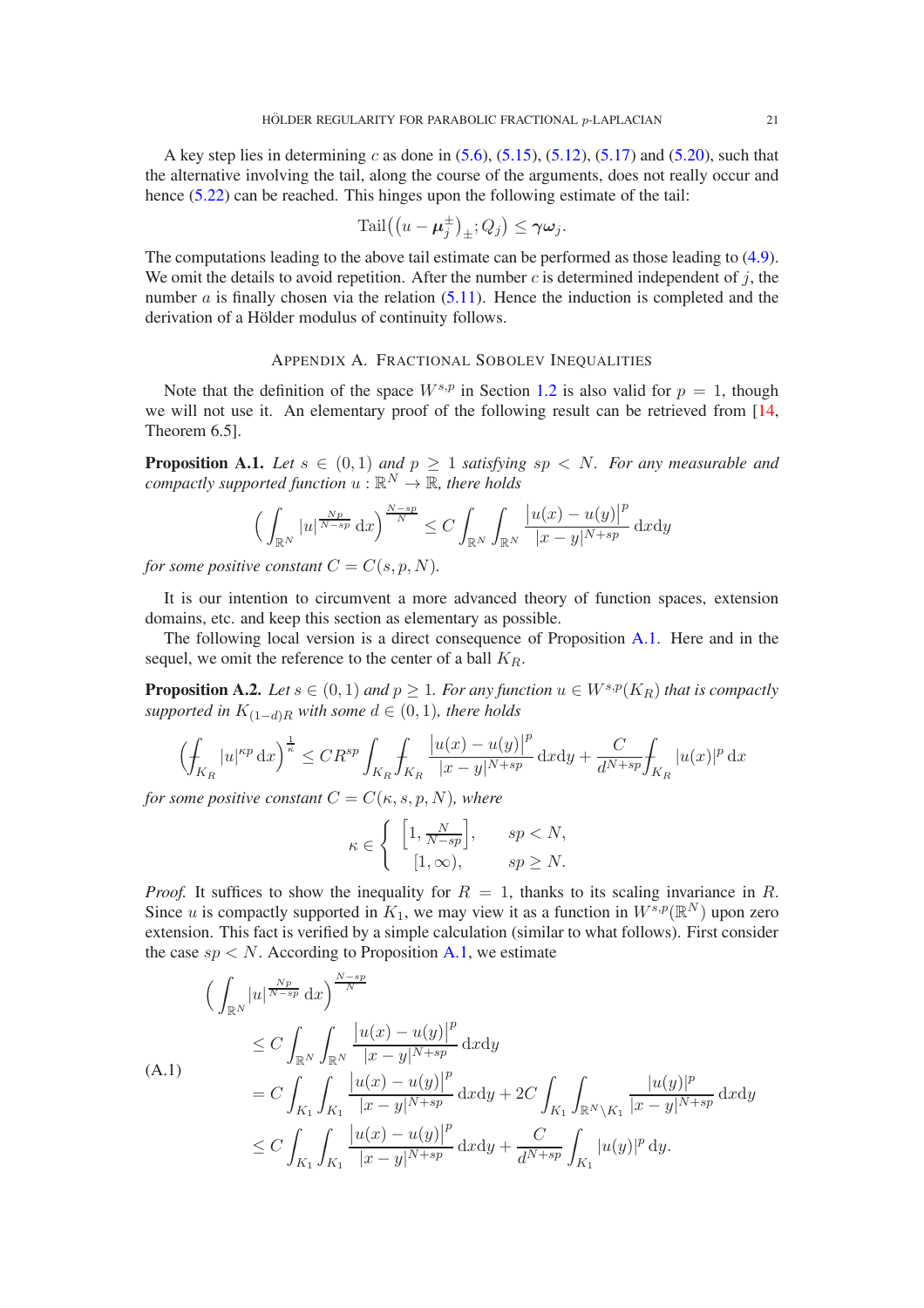In the last line, we used the fact that  $y \in K_{1-d}$  (recalling supp u) and  $x \in \mathbb{R}^N \setminus K_1$ . Consequently, the desired inequality for any  $\kappa$  in the interval follows from an application of Hölder's inequality. Note also the constant C is actually independent of  $\kappa$  in this case.

Next, we consider the case  $sp \geq N$ . A first observation is that  $W^{\bar{s},p}(K_1) \subset W^{s,p}(K_1)$  for any  $0 < \bar{s} \leq s < 1$ . Quantitatively, we estimate

$$
\int_{K_1} \int_{K_1} \frac{|u(x) - u(y)|^p}{|x - y|^{N + \tilde{s}p}} dxdy
$$
\n
$$
= \int_{K_1} \int_{K_1 \cap \{|x - y| < 1\}} \frac{|u(x) - u(y)|^p}{|x - y|^{N + \tilde{s}p}} dxdy + \int_{K_1} \int_{K_1 \cap \{|x - y| \ge 1\}} \frac{|u(x) - u(y)|^p}{|x - y|^{N + \tilde{s}p}} dxdy
$$
\n
$$
\leq \int_{K_1} \int_{K_1} \frac{|u(x) - u(y)|^p}{|x - y|^{N + s p}} dxdy + C(\bar{s}, p, N) \int_{K_1} |u(x)|^p dx.
$$

Now we select  $\bar{s} = \frac{(\kappa - 1)}{\kappa n}$  $\frac{(n-1)}{k p} N$ , which verifies  $\bar{s}p < N$ , and apply [\(A.1\)](#page-20-2) in  $W^{\bar{s},p}(K_1)$ , together with the above observation, to conclude.  $\Box$ 

Based on Proposition [A.2,](#page-20-3) the following parabolic imbedding is in order. It plays an essential role in proving DeGiorgi type lemmas.

<span id="page-21-0"></span>**Proposition A.3.** *Let*  $s \in (0,1)$ *,*  $p \ge 1$  *and* 

$$
\kappa_* := \begin{cases} \frac{N}{N - sp}, & sp < N, \\ 2, & sp \ge N. \end{cases}
$$

*For any function*

$$
u \in L^p(t_1, t_2; W^{s,p}(K_R)) \cap L^{\infty}(t_1, t_2; L^2(K_R)),
$$

*which is compactly supported in*  $K_{(1-d)R}$  *for some*  $d \in (0,1)$  *and for a.e.*  $t \in (t_1, t_2)$ *, there holds*

$$
\int_{t_1}^{t_2} \int_{K_R} |u(x,t)|^{\kappa p} \, \mathrm{d}x \mathrm{d}t \n\leq C \Big( R^{sp} \int_{t_1}^{t_2} \int_{K_R} \int_{K_R} \frac{|u(x,t) - u(y,t)|^p}{|x - y|^{N + sp}} \, \mathrm{d}x \mathrm{d}y \mathrm{d}t + \frac{1}{d^{N + sp}} \int_{t_1}^{t_2} \int_{K_R} |u(x,t)|^p \, \mathrm{d}x \mathrm{d}t \Big) \n\times \Big( \underset{t_1 < t < t_2}{\text{ess sup}} \int_{K_R} |u(x,t)|^2 \, \mathrm{d}x \Big)^{\frac{\kappa_* - 1}{\kappa_*}},
$$

*for some positive constant*  $C = C(s, p, N)$ *, where* 

$$
\kappa := 1 + \frac{2(\kappa_* - 1)}{p\kappa_*}.
$$

*Proof.* The inequality is scaling invariant in R. Hence, it suffices to show it for  $R = 1$ . An application of Hölder's inequality, followed by Proposition [A.2](#page-20-3) and the choice of  $\kappa$ , yields that

$$
\int_{t_1}^{t_2} \int_{K_1} |u|^{\kappa p} \, \mathrm{d}x \mathrm{d}t = \int_{t_1}^{t_2} \int_{K_1} |u|^p |u|^{(\kappa - 1)p} \, \mathrm{d}x \mathrm{d}t
$$
\n
$$
\leq \int_{t_1}^{t_2} \Big( \int_{K_1} |u|^{\kappa \ast p} \, \mathrm{d}x \Big)^{\frac{1}{\kappa \ast}} \Big( \int_{K_1} |u|^{p \frac{\kappa \ast (\kappa - 1)}{\kappa \ast - 1}} \, \mathrm{d}x \Big)^{\frac{1 - \kappa \ast}{\kappa \ast}} \mathrm{d}t
$$
\n
$$
\leq C \Big( \int_{t_1}^{t_2} \int_{K_1} \int_{K_1} \frac{|u(x, t) - u(y, t)|^p}{|x - y|^{N + sp}} \, \mathrm{d}x \mathrm{d}y \mathrm{d}t + \frac{1}{d^{N + sp}} \int_{t_1}^{t_2} \int_{K_1} |u(x, t)|^p \, \mathrm{d}x \mathrm{d}t \Big)
$$
\n
$$
\times \Big( \operatorname*{ess} \sup_{t_1 < t < t_2} \int_{K_1} |u(x, t)|^2 \, \mathrm{d}x \Big)^{\frac{\kappa \ast - 1}{\kappa \ast}}.
$$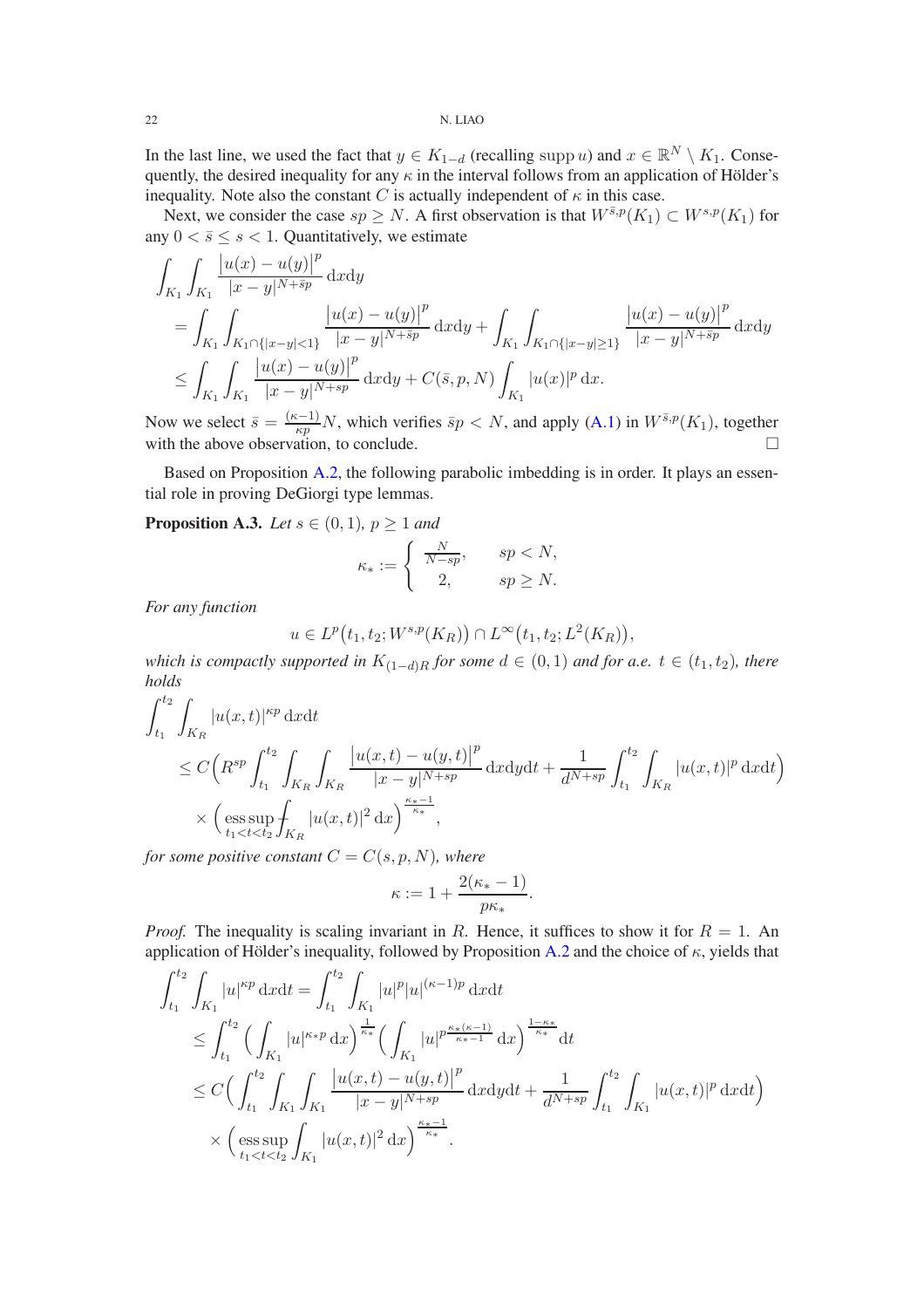<span id="page-22-0"></span>This finishes the proof.  $\Box$ 

# APPENDIX B. TIME MOLLIFICATION

The time derivative of a weak solution in general does not exist in the Sobolev sense. On the other hand, it is desirable to use the solution in a testing function when we derive the energy estimate in Proposition [2.1.](#page-3-1) To overcome this well-organized difficulty, we find the following mollifier quite convenient. Namely, we introduce for any  $v \in L^1(E_T)$ ,

$$
[\![v]\!]_h(x,t) := \frac{1}{h} \int_0^t e^{\frac{\tau - t}{h}} v(x,\tau) d\tau, \quad [\![v]\!]_{\bar{h}}(x,t) := \frac{1}{h} \int_t^T e^{\frac{t - \tau}{h}} v(x,\tau) d\tau.
$$

Properties of this mollification can for instance be found in [\[20,](#page-25-16) Lemma 2.2]. In particular, by direct differentiation, we obtain the following identities:

(B.1) 
$$
\partial_t [v]_h = \frac{1}{h} (v - [v]_h), \quad \partial_t [v]_h = \frac{1}{h} ([v]_h - v).
$$

They are paired by the identity

<span id="page-22-2"></span>
$$
\int_0^T \partial_t \llbracket v \rrbracket_h \, \phi \, \mathrm{d}t = -\int_0^T \llbracket v \rrbracket_{\bar{h}} \, \partial_t \phi \, \mathrm{d}t \quad \text{for all } \phi \in C^1_o((0,T))
$$

Another fact, we will reply on is that, if  $v \in L^q(E_T)$  for some  $q \geq 1$ , then  $[[v]]_h$ ,  $[[v]]_h \in$  $L^q(E_T)$ , and moreover, as  $h \to 0$  we have

$$
[v]_h, [v]_{\bar{h}} \to v \quad \text{in } L^q(E_T).
$$

Now we take on a rigorous justification of formal calculations in Proposition [2.1.](#page-3-1) For ease of notation, we denote

<span id="page-22-3"></span>
$$
\mathcal{A} \equiv K(x, y, t) |u(x, t) - u(y, t)|^{p-2} (u(x, t) - u(y, t)).
$$

Let the cutoff function  $\zeta$  be as in Proposition [2.1](#page-3-1) and introduce  $\psi_{\varepsilon}(t), \varepsilon > 0$  to be a Lipschitz approximation of  $\chi_{\{t_o-S. Namely,  $\psi_{\varepsilon}=1$  in  $(t_o-S+\varepsilon,t_o-\varepsilon)$ ,  $\psi_{\varepsilon}=0$  outside$  $(t_o - S, t_o)$ , while linearly interpolated otherwise. In the weak formulation [\(1.7\)](#page-2-3), we take the testing function

$$
\varphi_h = \left( [\![u]\!]_{\bar{h}} - k \right)_+ \zeta^p \psi_{\varepsilon};
$$

we obtain

(B.3) 
$$
- \int_0^T \int_E u \partial_t \varphi_h \, dxdt + \int_0^T \int_{\mathbb{R}^N} \int_{\mathbb{R}^N} \mathcal{A} \cdot (\varphi_h(x,t) - \varphi_h(y,t)) \, dydxdt \leq 0.
$$

<span id="page-22-1"></span>The first term in  $(B.3)$  can be written as, recalling  $(B.1)$ ,

$$
-\int_0^T \int_E u \partial_t \varphi_h \, \mathrm{d}x \mathrm{d}t = -\int_0^T \int_E [u]_{\bar{h}} \partial_t \varphi_h \, \mathrm{d}x \mathrm{d}t + \int_0^T \int_E \left( [u]_{\bar{h}} - u \right) \partial_t \varphi_h \, \mathrm{d}x \mathrm{d}t
$$

$$
= \frac{1}{2} \int_0^T \int_E \partial_t \left( [u]_{\bar{h}} - k \right)_+^2 \zeta^p \psi_\varepsilon \, \mathrm{d}x \mathrm{d}t
$$

$$
+ \frac{1}{\hbar} \int_0^T \int_E \left( [u]_{\bar{h}} - u \right)^2 \chi_{\{ [u]_{\bar{h}} > k \}} \zeta^p \psi_\varepsilon \, \mathrm{d}x \mathrm{d}t
$$

$$
+ \int_0^T \int_E \left( [u]_{\bar{h}} - u \right) \left( [u]_{\bar{h}} - k \right)_+ \partial_t \left( \zeta^p \psi_\varepsilon \right) \mathrm{d}x \mathrm{d}t.
$$

On the right-hand side of the last display, the second term is discarded due to its non-negative contribution, whereas the third term converges to 0 as  $h \to 0$  owing to [\(B.2\)](#page-22-3). For the first term, we integrate by parts in time, let  $h \to 0$  and then let  $\varepsilon \to 0$ , to obtain

$$
\frac{1}{2} \int_{K_R} \left( u - k \right)_+^2 \zeta^p \, dx \bigg|_{t_o - S}^{t_o} - \frac{1}{2} \iint_{Q(R,S)} \left( u - k \right)_+^2 \partial_t \zeta^p \, dx dt.
$$

.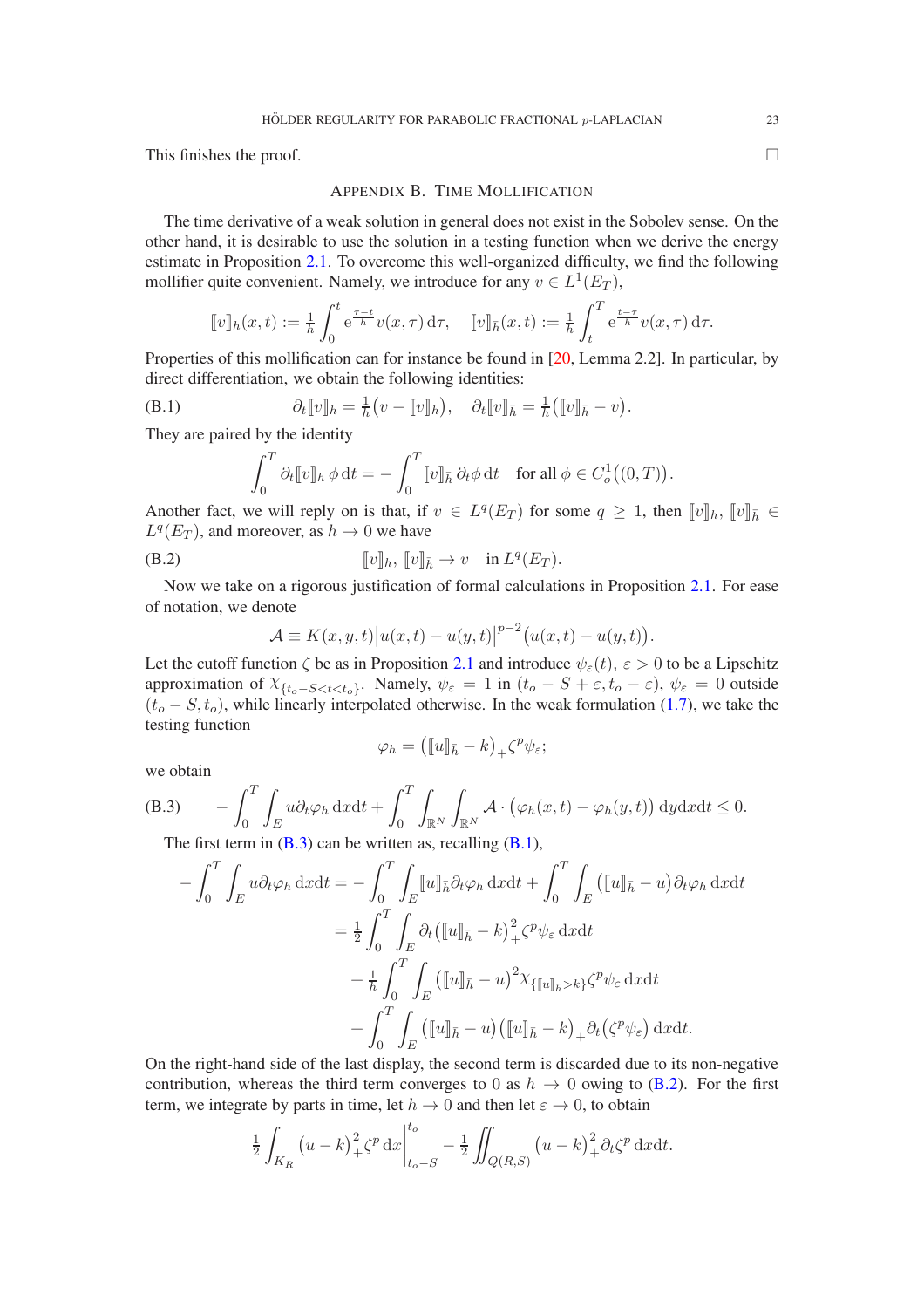These are the last terms on the left/right-hand side of the energy estimate in Proposition [2.1.](#page-3-1)

The next goal is to show that the second integral in  $(B.3)$  converges to

$$
\int_0^T \int_{\mathbb{R}^N} \int_{\mathbb{R}^N} \mathcal{A} \cdot (\varphi(x,t) - \varphi(y,t)) \, dy \, dx \, dt,
$$

if we send  $h \to 0$ , where

$$
\varphi = (u - k)_{+} \zeta^{p} \psi_{\varepsilon}.
$$

Once this is shown, we will justify the formal calculations in the proof of Proposition [2.1.](#page-3-1)

For this purpose, we take the difference between the two integrals and split the obtained integral into two parts, that is,

$$
I_1 := \int_0^T \int_{K_{2R}} \int_{K_{2R}} \mathcal{A} \cdot \left( \left[ \varphi_h(x, t) - \varphi_h(y, t) \right] - \left[ \varphi(x, t) - \varphi(y, t) \right] \right) dy dx dt,
$$
  
\n
$$
I_2 := 2 \int_0^T \int_{K_{2R}} \int_{\mathbb{R}^N \setminus K_{2R}} \mathcal{A} \cdot \left[ \varphi_h(x, t) - \varphi(x, t) \right] dy dx dt.
$$

Note that we used  $\varphi_h(y, t) = \varphi(y, t) = 0$  for  $y \in \mathbb{R}^N \setminus K_{2R}$  in defining  $I_2$ . We then show that  $I_1$  and  $I_2$  converge to 0 after sending  $h \to 0$ .

<span id="page-23-0"></span>For  $I_1$ , we first claim that

(B.4) 
$$
\int_0^T \int_{K_{2R}} \int_{K_{2R}} \frac{|\varphi_h(x,t) - \varphi_h(y,t)|^p}{|x - y|^{N + sp}} dy dx dt \leq C ||u||^p_{L^p(0,T;W^{s,p}(K_{2R}))},
$$

for some constant  $C = C(s, p, N, R, ||D\zeta||_{\infty})$ . This uniform bound allows us to extract a weakly convergent subsequence (still labeled by h). Since, up to a subsequence,  $\varphi_h \to \varphi$  a.e. in  $E_T$ , we obtain that, up to a subsequence,

$$
\frac{\varphi_h(x,t) - \varphi_h(y,t)}{|x - y|^{\frac{N}{p} + s}} \rightharpoonup \frac{\varphi(x,t) - \varphi(y,t)}{|x - y|^{\frac{N}{p} + s}} \quad \text{weakly in } L^p((0,T) \times K_{2R} \times K_{2R}).
$$

Consequently, we have  $I_1 \rightarrow 0$  in view of this weak convergence and the fact that

$$
\mathcal{A} \cdot |x-y|^{\frac{N}{p}+s} \in L^{\frac{p}{p-1}}((0,T) \times K_{2R} \times K_{2R}).
$$

To prove [\(B.4\)](#page-23-0), the numerator of the integrand needs to be controlled. Using the triangle inequality and the fact that  $\zeta$  and  $\psi_{\varepsilon}$  are bounded by 1, we compute

$$
\left|\varphi_h(x,t) - \varphi_h(y,t)\right|^p \le c \left|\llbracket u \rrbracket_{\bar{h}}(x,t) - \llbracket u \rrbracket_{\bar{h}}(y,t)\right|^p + c \left|\llbracket u \rrbracket_{\bar{h}}(y,t)\right|^p \left|\zeta(x,t) - \zeta(y,t)\right|^p
$$

for some proper  $c = c(p)$ . Next, we estimate the first term on the right-hand side of the last display by Hölder's inequality:

$$
\begin{aligned} \left| \llbracket u \rrbracket_{\bar{h}}(x,t) - \llbracket u \rrbracket_{\bar{h}}(y,t) \right|^p &\leq \left( \frac{1}{\hbar} \int_t^T e^{\frac{t-\tau}{\hbar}} d\tau \right)^{p-1} \left( \frac{1}{\hbar} \int_t^T e^{\frac{t-\tau}{\hbar}} |u(x,\tau) - u(y,\tau)|^p d\tau \right) \\ &\leq \frac{1}{\hbar} \int_t^T e^{\frac{t-\tau}{\hbar}} |u(x,\tau) - u(y,\tau)|^p d\tau. \end{aligned}
$$

A time integration of the above estimate, followed by Fubini's theorem, gives that

$$
\int_0^T \left| [u]_{\bar{h}}(x,t) - [u]_{\bar{h}}(y,t) \right|^p dt \le \int_0^T \left( 1 - e^{-\frac{t}{h}} \right) |u(x,t) - u(y,t)|^p dt
$$
  

$$
\le \int_0^T |u(x,t) - u(y,t)|^p dt.
$$

Thus we deduce that

<span id="page-23-1"></span>(B.5) 
$$
\int_0^T \int_{K_{2R}} \int_{K_{2R}} \frac{\left| [[u]]_{\bar{h}}(x,t) - [[u]]_{\bar{h}}(y,t) \right|^p}{|x-y|^{N+sp}} dy dx dt \leq ||u||^p_{L^p(0,T;W^{s,p}(K_{2R}))}.
$$

$$
24\quad
$$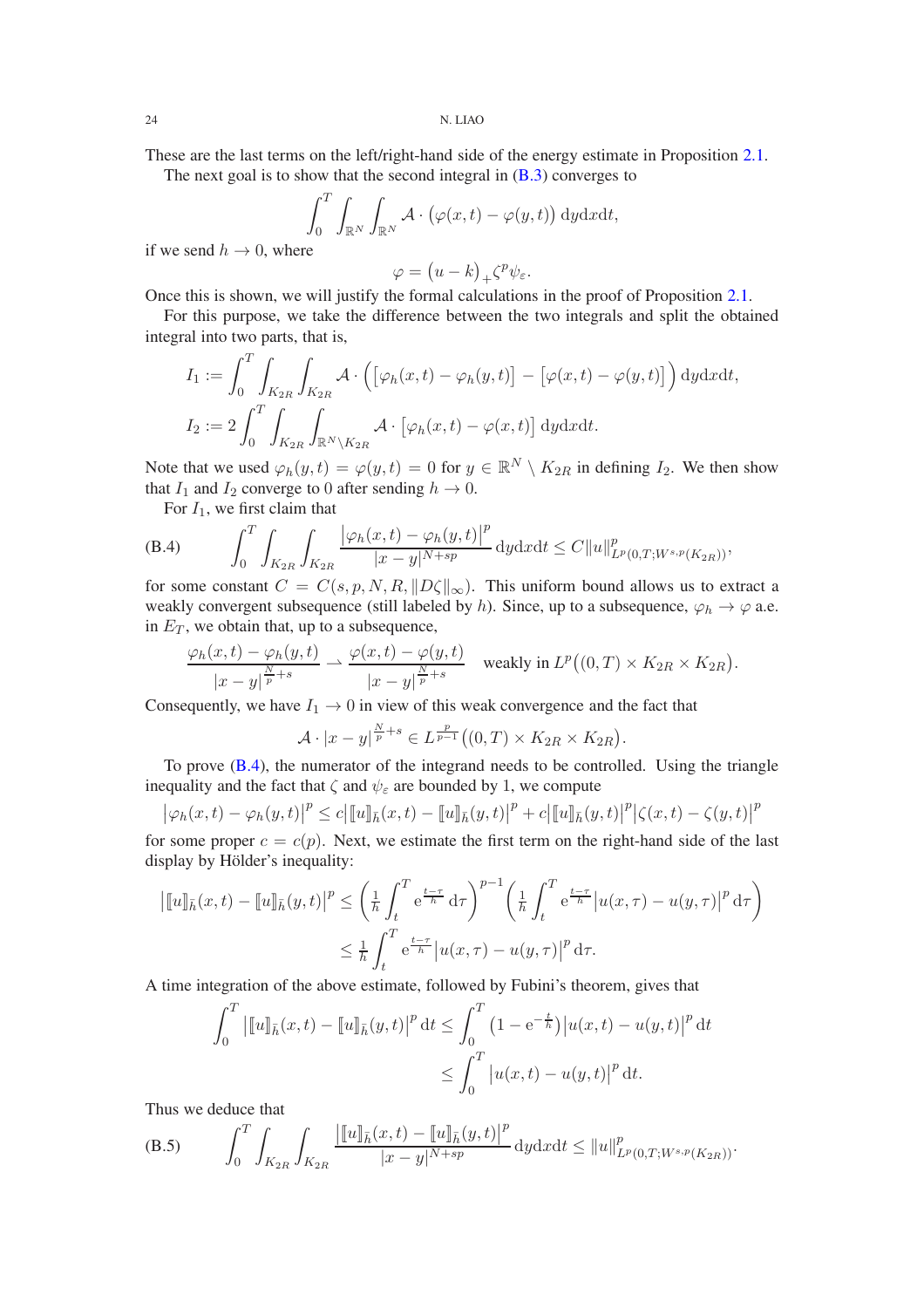Analogously, for the second term, we may first estimate

$$
\int_0^T \left| [u]_{\bar{h}}(y,t) \right|^p dt \le \int_0^T |u(y,t)|^p dt,
$$

and then,

<span id="page-24-10"></span>
$$
\int_{0}^{T} \int_{K_{2R}} \int_{K_{2R}} \frac{\left| \left[ u \right]_{\bar{h}}(y,t) \right|^{p} \left| \zeta(x,t) - \zeta(y,t) \right|^{p}}{|x - y|^{N + sp}} \, \mathrm{d}y \mathrm{d}x \mathrm{d}t
$$
\n
$$
\leq \|D\zeta\|_{\infty}^{p} \int_{0}^{T} \int_{K_{2R}} \int_{K_{2R}} \frac{\left| \left[ u \right]_{\bar{h}}(y,t) \right|^{p} |x - y|^{p}}{|x - y|^{N + sp}} \, \mathrm{d}y \mathrm{d}x \mathrm{d}t
$$
\n
$$
\leq \|D\zeta\|_{\infty}^{p} \int_{0}^{T} \int_{K_{2R}} \int_{K_{2R}} \frac{\left| u(y,t) \right|^{p}}{|x - y|^{N + (s - 1)p}} \, \mathrm{d}y \mathrm{d}x \mathrm{d}t
$$
\n
$$
\leq \gamma \|D\zeta\|_{\infty}^{p} R^{(1 - s)p} \|u\|_{L^{p}(0,T;L^{p}(K_{2R}))}^{p}.
$$

Combining  $(B.5)$  and  $(B.6)$ , we have shown  $(B.4)$ .

To deal with  $I_2$ , we first notice that  $|x-y| \ge \frac{1}{2}|y|$  for  $y \in \mathbb{R}^N \setminus K_{2R}$  and  $x \in K_R$ . Hence, we estimate

$$
\begin{split}\n|I_{2}| &\leq 2 \int_{0}^{T} \int_{K_{2R}} \int_{\mathbb{R}^{N} \backslash K_{2R}} \left| \mathcal{A} \cdot (\varphi_{h}(x,t) - \varphi(x,t)) \right| \mathrm{d}y \mathrm{d}x \mathrm{d}t \\
&\leq 2C_{1} \int_{0}^{T} \int_{K_{2R}} \int_{\mathbb{R}^{N} \backslash K_{2R}} \frac{|u(x,t) - u(y,t)|^{p-1}}{|x - y|^{N + sp}} \left| \varphi_{h}(x,t) - \varphi(x,t) \right| \mathrm{d}y \mathrm{d}x \mathrm{d}t \\
&\leq \gamma \int_{0}^{T} \int_{K_{2R}} \left| \varphi_{h}(x,t) - \varphi(x,t) \right| \mathrm{d}x \mathrm{d}t \int_{\mathbb{R}^{N} \backslash K_{2R}} \frac{|u(x,t)|^{p-1} + |u(y,t)|^{p-1}}{|y|^{N + sp}} \mathrm{d}y \\
&\leq \frac{\gamma}{R^{sp}} \int_{0}^{T} \int_{K_{R}} \left| \varphi_{h}(x,t) - \varphi(x,t) \right| \left( |u(x,t)|^{p-1} + \left[ \mathrm{Tail}(u;Q(R,S)) \right]^{p-1} \right) \mathrm{d}x \mathrm{d}t \\
&\leq \frac{\gamma}{R^{sp}} \left[ \iint_{Q(R,S)} \left| \varphi_{h} - \varphi \right|^{p} \mathrm{d}x \mathrm{d}t \right]^{\frac{1}{p}} \left[ \iint_{Q(R,S)} \left( |u|^{p} + \left[ \mathrm{Tail}(u;Q(R,S)) \right]^{p} \right) \mathrm{d}x \mathrm{d}t \right]^{\frac{p-1}{p}}.\n\end{split}
$$

Now we easily see that  $I_2 \rightarrow 0$  as  $h \rightarrow 0$  due to [\(B.2\)](#page-22-3).

### **REFERENCES**

- <span id="page-24-9"></span><span id="page-24-4"></span>[1] K. Adimurthi, H. Prasad and V. Tewary, *Local Hölder regularity for nonlocal parabolic p-Laplace equations*, arXiv:2205.09695.
- [2] A. Banerjee, P. Garain and J. Kinnunen, *Some local properties of subsolutons and supersolutions for a doubly nonlinear nonlocal parabolic p-Laplace equation*, Ann. Mat. Pura Appl. (4), in press. DOI: 10.1007/s10231- 021-01177-4
- <span id="page-24-5"></span>[3] A. Banerjee, P. Garain and J. Kinnunen, *Lower semicontinuity and pointwise behavior of supersolutions for some doubly nonlinear nonlocal parabolic p-Laplace equations*, arXiv:2101.10042.
- <span id="page-24-0"></span>[4] L. Brasco, E. Lindgren and M. Strömqvist, *Continuity of solutions to a nonlinear fractional diffusion equation*, J. Evol. Equ., 21(4), (2021), 4319–4381.
- <span id="page-24-3"></span>[5] L.A. Caffarelli, *Non-local diffusions, drifts and games*, Nonlinear partial differential equations, 37–52, Abel Symp., 7, Springer, Heidelberg, 2012.
- <span id="page-24-1"></span>[6] L.A. Caffarelli, C.H. Chan and A. Vasseur, *Regularity theory for parabolic nonlinear integral operators*, J. Amer. Math. Soc., 24(3), (2011), 849–869.
- <span id="page-24-6"></span>[7] Y.-Z. Chen and E. DiBenedetto, *Hölder estimates of solutions of singular parabolic equations with measurable coefficients*, Arch. Ration. Mech. Anal., 118(3), (1992), 257–271.
- <span id="page-24-2"></span>[8] M. Cozzi, *Regularity results and Harnack inequalities for minimizers and solutions of nonlocal problems: a unified approach via fractional De Giorgi classes*, J. Funct. Anal., 272, (2017), 4762–4837.
- <span id="page-24-8"></span><span id="page-24-7"></span>[9] E. DiBenedetto, "Degenerate Parabolic Equations", Universitext, Springer-Verlag, New York, 1993.
- [10] E. DiBenedetto, *On the local behaviour of solutions of degenerate parabolic equations with measurable coefficients*, Ann. Scuola Norm. Sup. Pisa Cl. Sci. (4), 13(3), (1986), 487–535.